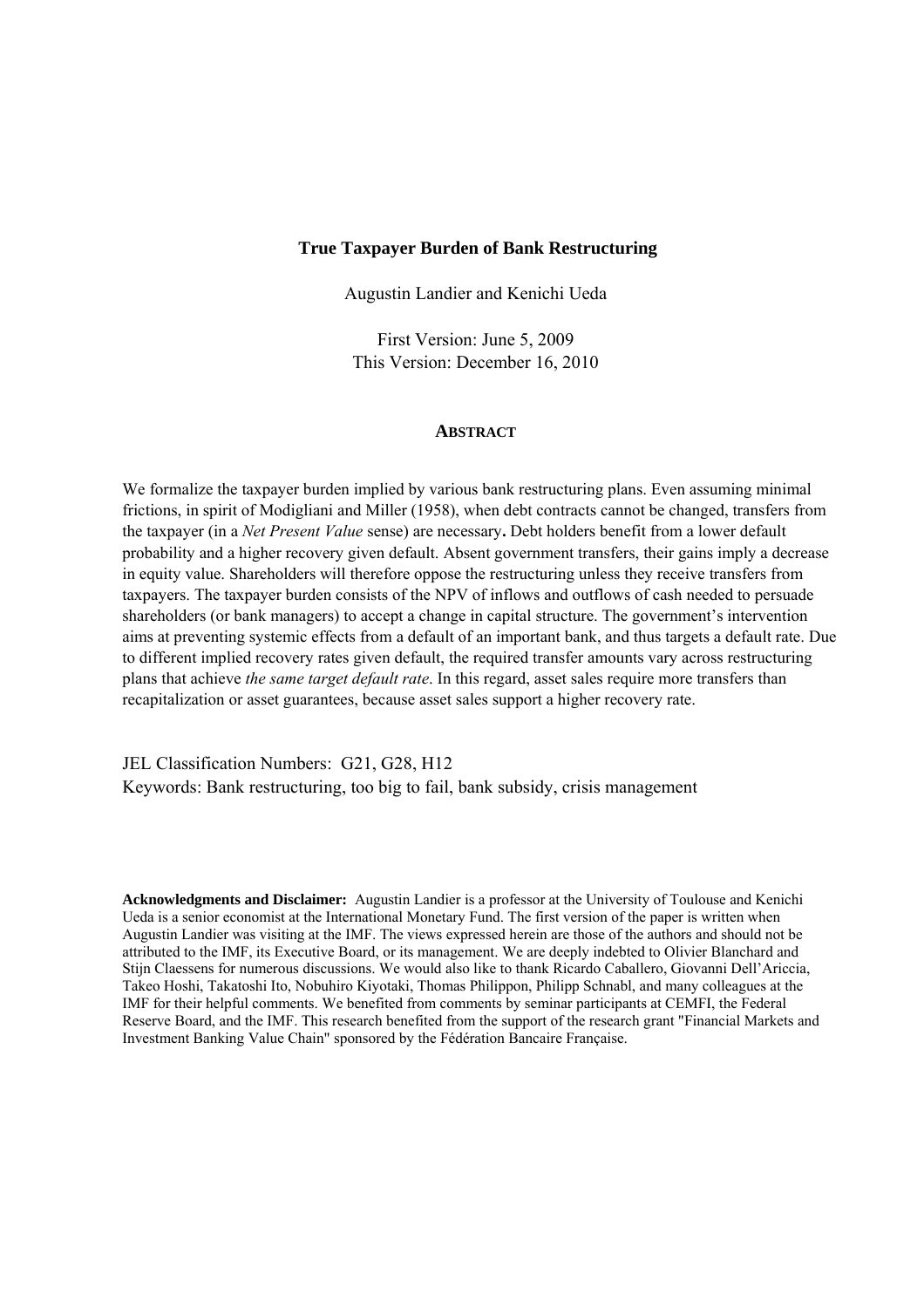#### **I. INTRODUCTION**

What is the best policy option for rescuing a troubled systemically important bank? Various plans have been advised and some are implemented around the world in the wake of 2008 financial turmoil. Examples include recapitalizations, asset purchases, and asset guarantees. Most discussions seen in many columns and Op-Eds focus on the fiscal outlay from the government: how much money is needed to buy toxic assets versus to recapitalize a bank in order to lower the default risk (to presumably the same level). However, this typical argument lacks to take into account the value of assets or equity that government purchases. If the transaction is NPV equivalent, all the fiscal outlay is backed by the same NPV financial assets so that there is no *net*  fiscal expenditure.

If there is net fiscal expenditure, it must be the case that there is explicit or hidden subsidies, for example, in the form of inflated price to buy toxic assets from a bank or equities of a bank. What we argue is that this (hidden) subsidy is the true taxpayers' cost, and that, in the best-possible public intervention, the size of subsidy should be set to make losing stakeholders of a bank (typically shareholders) to be indifferent by a policy intervention.

Essentially, we rank the policy options from the viewpoint of taxpayers' cost, primarily based on Modigliani and Miller (1958) framework in corporate finance and a compensation principle typically discussed in public economics (e.g., Laffont, 1988). Although in principle restructuring can be done without taxpayer contributions through *debt-for-equity swap*, in reality such restructuring is difficult and rare. When debt contracts cannot be renegotiated, any restructuring that lowers the default probability of a bank will increase value of debt. This increase, given the same asset values, implies the reduction of value of equity (Modigliani-Miller theorem). To obtain shareholder approval for the restructuring, the government needs to transfer some cash to the bank that shareholders become at least indifferent about the restructuring (compensation principle of a public program).

We measure this type of public transfers to restore a systemic bank's solvency to a given target for each policy option, and compare the size of the transfers. For example, unless assets are priced well below their fundamental values, it is easy to show that an asset sales program is likely to be more costly for taxpayers than other forms of restructuring (e.g., recapitalization).

We explore our theory in an economy with minimal frictions. In this regard, our results may be more applicable after market prices stop free-falling and after independent audits or stress tests reveal more of the true asset quality of banks. However, to the best of our knowledge, the basic reasoning that we find in this paper is novel. We also believe this reasoning carries over any environment with more frictions. Indeed, the various restructuring options under other frictions (e.g., moral hazard and adverse selection) are evaluated and compared with each other in a review paper by Landier and Ueda (2009). They find that there is no magic bullet—a combination of tools is likely to be optimal with the exact mix depending on the balance of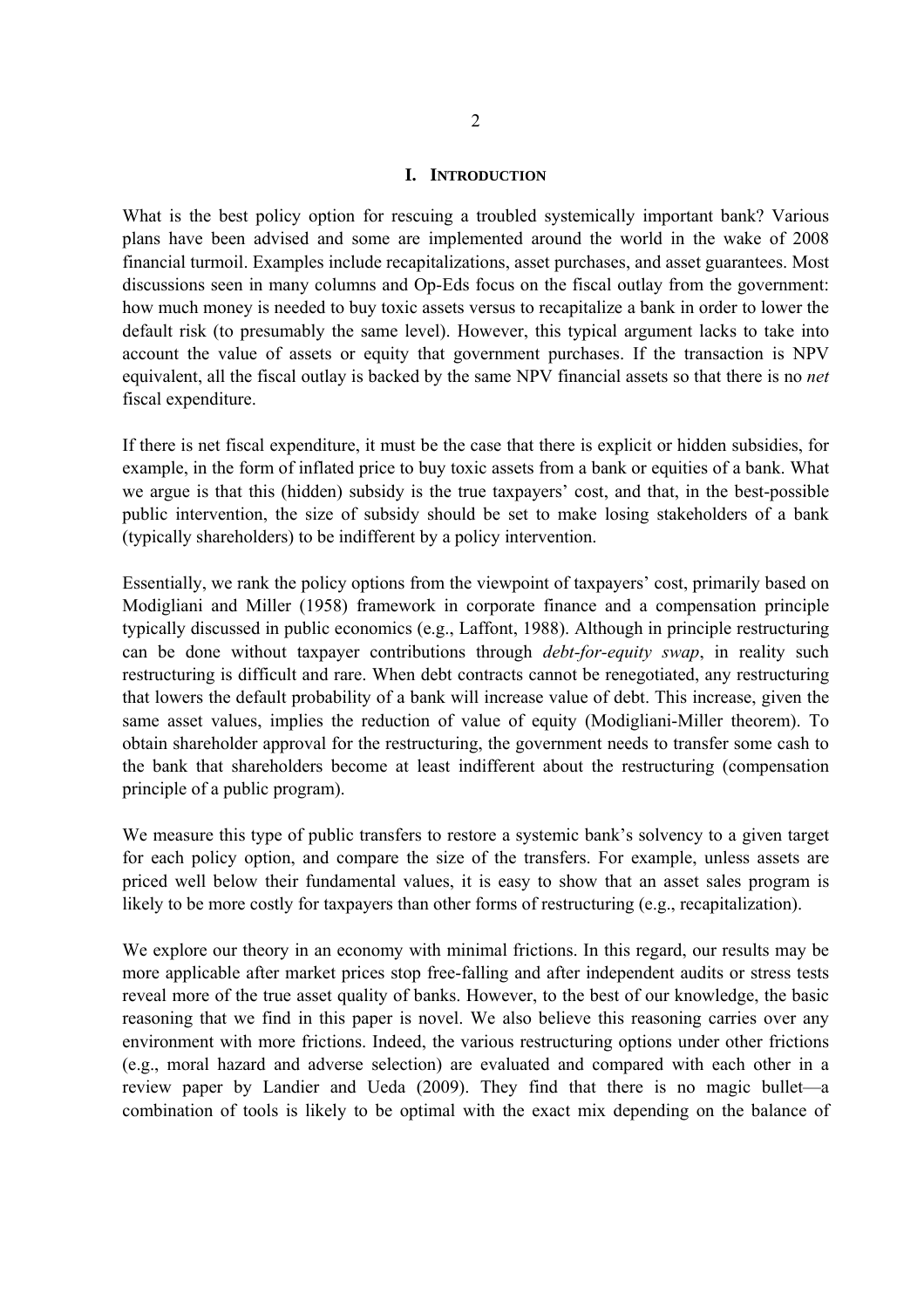different frictions—but also find that our reasoning in minimal friction environment carries over in an economy with frictions.

Although the various recommendations have been given by many columns and Op-Eds, academic papers like this paper are rare. Notable exceptions include Kocherlakota (2009), Philippon and Schnable (2009), and Uhlig (2009). Kocherlakota (2009) argues that, given *de facto* guarantees by the U.S. government at the end of 2008, additional scheme should lower the debt-overhang problem by buying toxic assets. Philippon and Schnabl (2009) show that recapitalization seems the best given the private information problem in asset quality (lemon's problem) combined with debt-overhang problem. Uhlig (2009) argues that there seems mispricing in the market stemming from uncertainty, rather than lemon's problem, and thus the scheme that reduces uncertainty is the best.

#### **II. SETUP AND OBJECTIVE**

The goal of restructuring is assumed to be a lower probability of a bank's default with a minimal taxpayer burden. We analyze the restructuring of a bank in a simple framework in the spirit of Modigliani and Miller (1958).

# **A. Setup**

A bank manages an asset *A* currently (time 0), which will have a final value *y* next period (time 1). The final value *y* is stochastic. It is drawn from a cumulative distribution function (CDF), *F.* The capital structure at time 0 is debt with *face value D*, which needs to be repaid at time 1. Equity has book value *E* (see Figure 1a). Absent restructuring, the probability of default of the bank at time 1, *p*, is the probability that the next-period value *y* will be less than the debt obligation *D*, that is,  $p = F(D)$  (see Figure 1b).

The assumptions of Modigliani-Miller are complete and efficient markets, without any information frictions. Under these assumptions, the sum of the market values of debt and equity is independent of the bank's capital structure and equals the market value of the bank asset: *V(A)*   $= V(E) + V(D)$  (see Figure 1c). We also assume  $D \le V(A)$ , implying that the bank is not currently insolvent, but we do assume a positive default probability.<sup>1</sup> The market value of debt *V(D)* is thus smaller than the book value *D.* 

 $<sup>1</sup>$  A more practical definition of insolvency is regulatory insolvency. In this case, certain positive equity is required</sup> in order to be solvent, that is, a bank is solvent if the book value of assets is large enough  $(A > D + required$ *capital*). However, the thrust of the analysis would not change, and thus a simple condition of solvency,  $V(A) > D$ , is used throughout this note.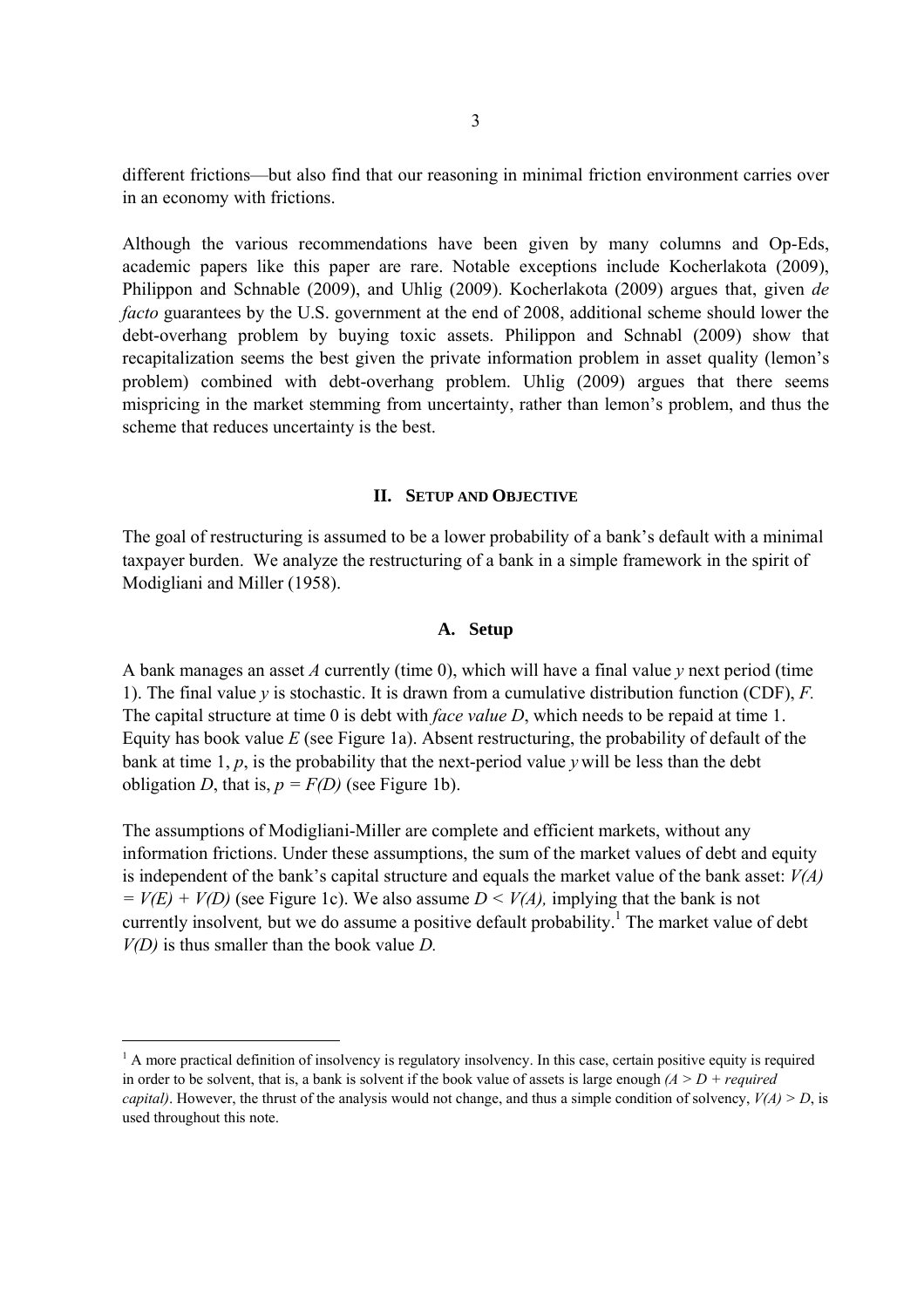**Figure 1a. Assets and Liabilities of the Bank** 





**B. Objective** 

Assuming a large social cost associated with default of a systemically important bank, the government's objective is to lower the default probability or, in practice, achieving a target default probability  $p^* = F(A^*)$ .<sup>2</sup> A bank restructuring problem amounts then to finding a way to achieve  $p = p^*$  starting from a higher default probability,  $p > p^*$ .

Each restructuring plan provides different recovery given default. However, recovery given default is a pure transfer to the debt holders from the equity holders. Because it needs to

 $2 A^* = F^{-1}(p^*)$  is the marginal threshold of the realization of next-period asset *y* to achieve the target default probability. Put differently, if the debt is restructured to have face value *A\**, then the default probability will be *p\**. Note that the social costs associated with default are assumed not to be sensitive to the recovery rate of debt in the event of bankruptcy.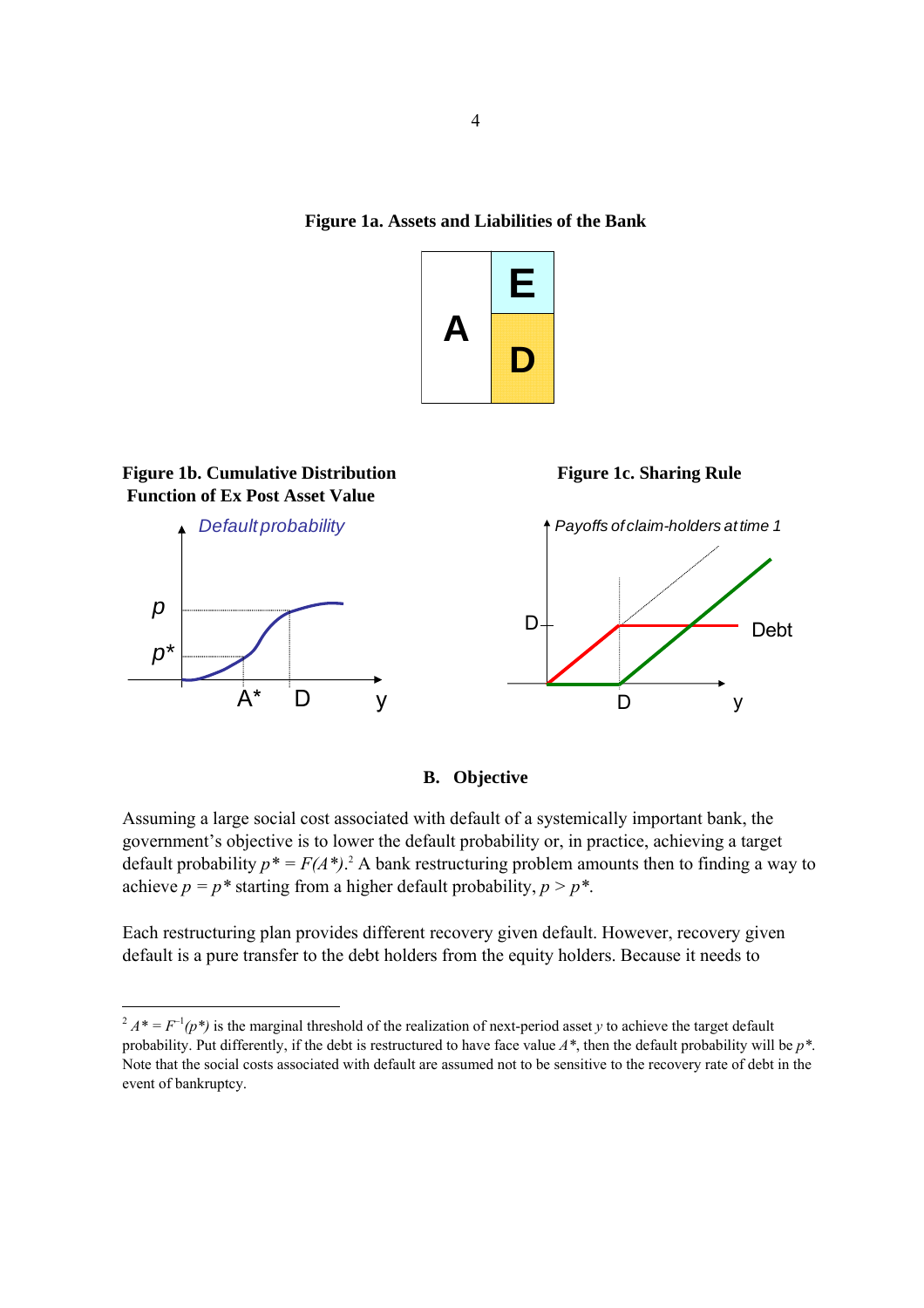compensate the equity holders, the government should minimize the transfer to the debt holders. Here, we essentially rank restructuring plans by looking at the recovery given default.

In other words, we assume that the default event of a systemically important bank ignites a systemic event (with negative externality) such as causing bank runs for other banks. But, we do not assume that the low recovery of assets after default affects the occurring or severity of such a systemic event. This is consistent to assume that a debt-for-equity swap, no matter what the conversion rate is, would not create a default event and a subsequent systemic event, although it would take away a portion of the debt investors' wealth.

For each restructuring plan, we identify the least costly plan (i.e., the least transfer to equity holders). Formally, let the recovery rate, *R(y)*, an increasing function of the next period asset level *y*. Then, the objective of the government is to choose the recovery rate function  $R(y)$  to minimize the taxpayer burden while achieving the target level of default, that is,

$$
\min_{R(\bullet)} \int_0^\infty R(y) F(dy), \text{ subject to } R(A^*) = D. \tag{1}
$$

We compare various recovery rate functions depending on the restructuring plans with the original, before-restructuring recovery function

$$
R_0(y) = y, \text{ for } y \in [0, D],
$$
  
= D, for  $y \in (D, \infty)$ . (2)

Based on this, the before-restructuring value of debt can be expressed as

$$
V_0(D) = \int_0^\infty R_0(y) F(dy).
$$
 (3)

We can think of the future cash flows of a bank as a *pie* shared between shareholders and debt holders. Indeed, the value of equity is just the value of residual claim after subtracting the value of debt (*conservation of value*). Formally, let the value of asset be

$$
V_0(A) = \int_0^\infty y F(dy),\tag{4}
$$

then, the value of equity is

$$
V_0(E) = V_0(A) - V_0(D). \tag{5}
$$

We assume here that the asset value is constant before and after the restructuring (i.e., there is no private cost of default). This is because we would like to focus on the basic mechanism that we propose. In more general setting, although we do not explore the implication in this paper,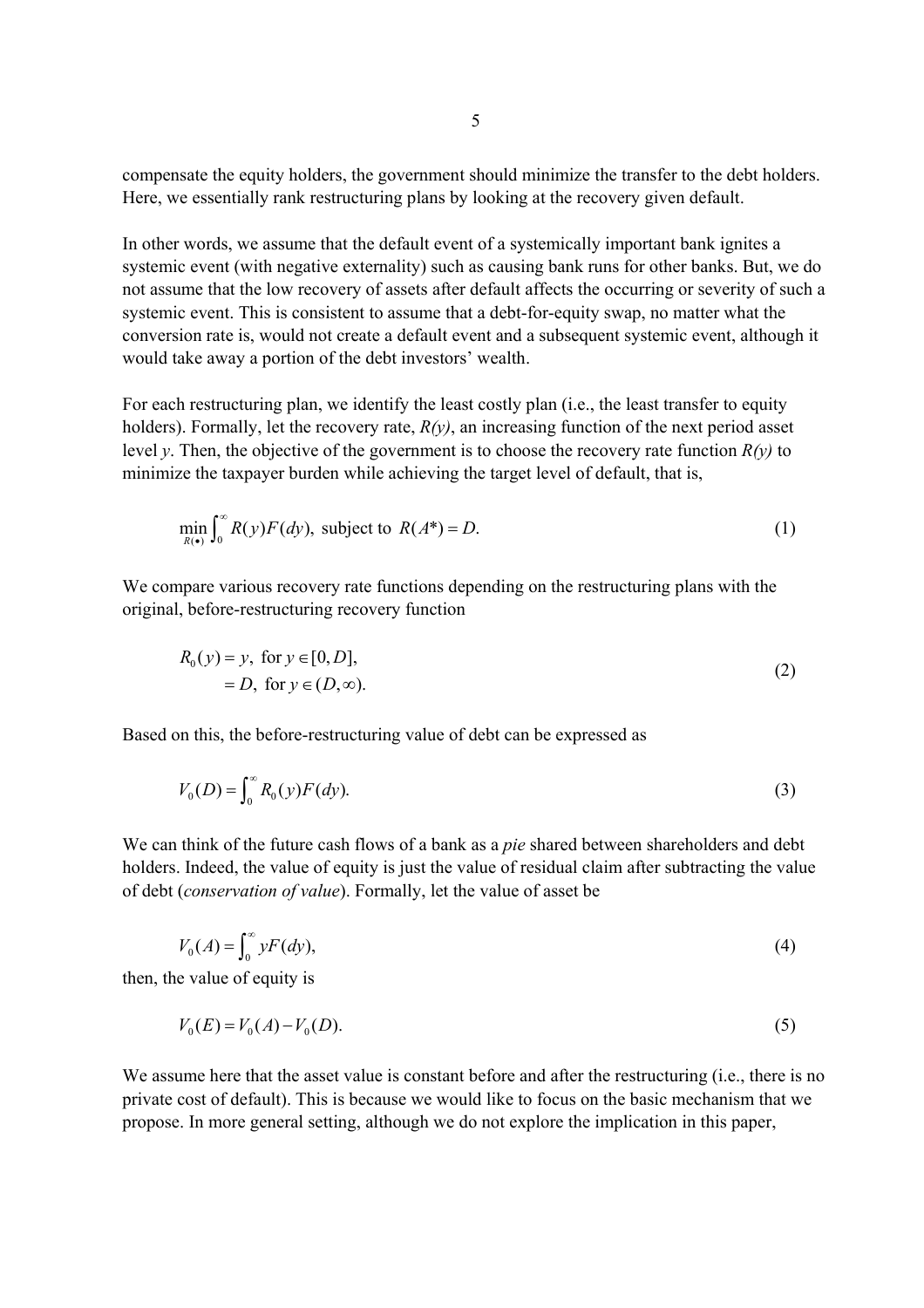restructuring may increase the size of the *pie*. The review paper by Landier and Ueda (2009) include detailed discussions, summarized as follows. Government-led restructuring must bring social benefits; otherwise, there is no justification for the government involvement. The net social surplus (i.e., benefits minus costs) becomes an endogenous function of design of a restructuring plan. Among the various schemes that achieve the target default probability  $p = p^*$ , those that maximize the net restructuring surplus are the most efficient—they will minimize the transfer required from taxpayers—and thus should be pursued.

# **III. FIRST AND SECOND BEST UNDER INSTITUTIONAL LIMITATIONS**

# **A. First Best—Voluntary Debt Restructuring**

The government's objective is to decrease the probability of default *p* to the target level while making no one financially worse off. We show that the bank can decrease its probability of default to any target level by converting some debt into equity. A restructuring can be carried out in such a way that both equity holders and debt holders are not financially worse off.

This is feasible by a change in the structure of claims, namely, the partial transformation of debt into equity. More specifically, a restructuring that leaves both debt and equity holders indifferent is the conversion of debt *D* into a combination of equity and lower-face-value debt (reduced to the threshold level *A\**). This is a (partial) *debt-for-equity swap*.

# **Proposition 1**

*Debt-for-equity swap is the first best solution that can achieve any target level of default probability without government involvement.* 



**Figure 2. Debt-for-Equity Swap**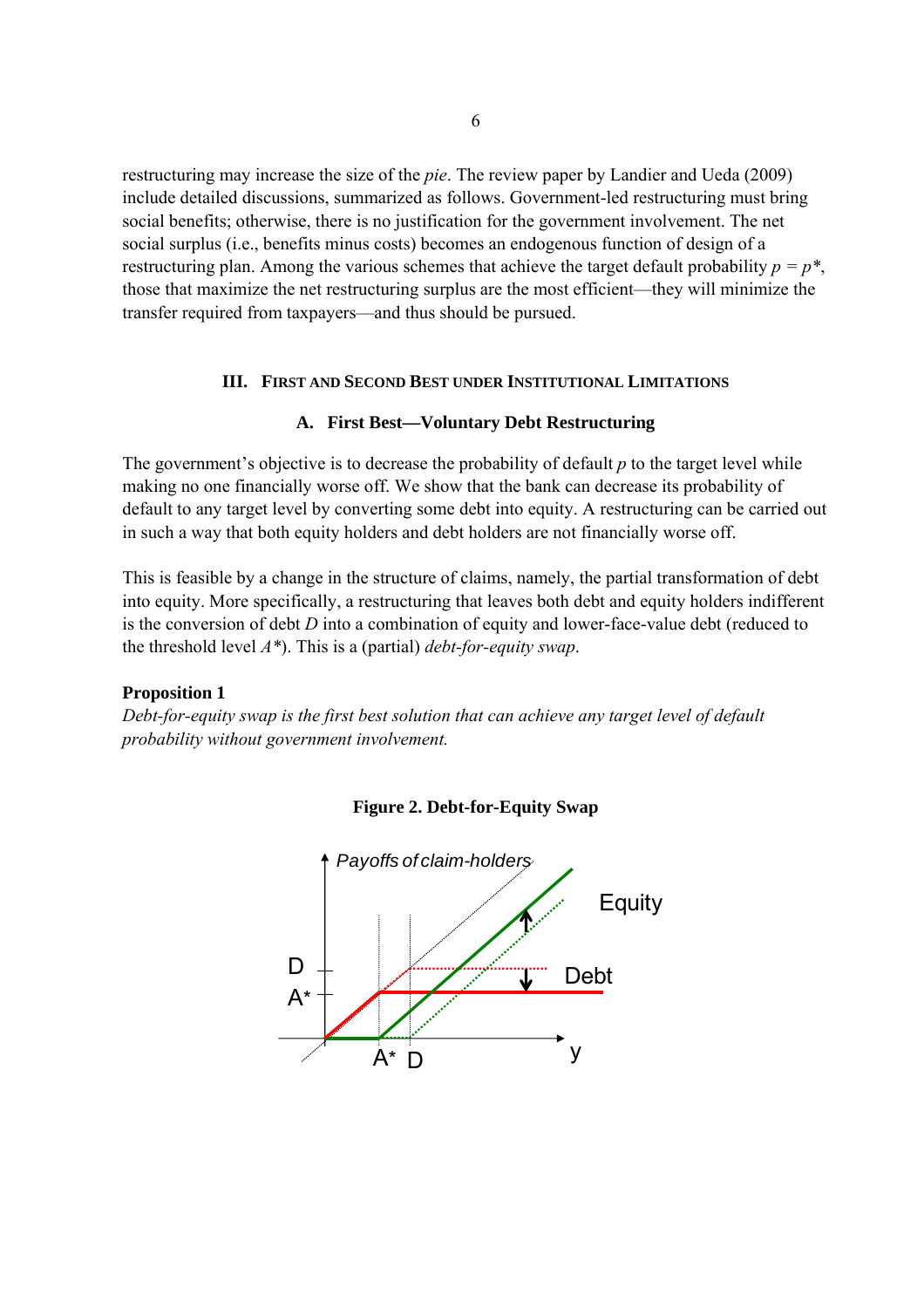*Proof* 

The additional piece of equity has a value of  $V_0(D) - V_0(A^*)$ . The new financial stake of the initial debt holders is thus worth  $V_0(A^*) + (V_0(D) - V_0(A^*))$ , which is by design unchanged from the original market value of debt  $V_0(D)$ . The firm's future cash flows are unchanged, and only the sharing rule for these cash flows has changed, so that the total value of the firm is unchanged (following the Modigliani-Miller theorem). Because the value of the claims that belong to the initial debt holders is unchanged, the value of the equity of the initial shareholders remains the same as well.

*QED* 

Because a debt-for-equity swap is the first best, we take the value of debt under this scheme to be the benchmark. Let  $R_{opt}(y)$  denote the recovery function under the debt-for-equity swap, the value of debt is formally expressed as:

$$
V_{opt}(D) = \int_0^\infty R_{opt}(y) F(dy),
$$
  
where  

$$
R_{opt}(y) = y, \text{ for } y \in [0, A^*],
$$

$$
= A^*, \text{ for } y \in (A^*, \infty).
$$
 (6)

Figure 2 illustrates the change in the liability structure induced by this partial debt-for-equity swap that makes the probability of default equal to *p\**. The total payment promised to debt holders decreases from *D* to *A\**. This is illustrated by the downward shift of the horizontal line for debt payoff in Figure 2. After the restructuring, a fraction of the equity is held by the initial debt holders to compensate them for the decrease in the value of debt. Thus, when the bank does not default, equity accounts for a larger fraction of the asset's payoffs. Graphically, the equity line shifts up. The full conversion of debt into equity against a fraction of equity would also be a solution to the restructuring problem. Either scheme can be implemented by a *debt-for-equity swap*. 3

### **B. Difficulty of Voluntary Restructuring**

Although the proposed debt-for-equity swap is the first-best solution, it is often a difficult solution to implement in practice (see for example discussions in Myers, 1977). A major reason is the speed of events, which leaves no time for negotiation. For example, the possibility of a deposit run calls for a speedy resolution, while dispersion of bank debt holders requires a lengthy

 $3$  This scheme is possible only when debt holders and equity holders negotiate freely and reach agreement easily. In practice, this is difficult outside a bankruptcy regime. Zingales (2009) advocates this solution by changing the bankruptcy law for banks. Note that in this truly frictionless framework, it is sufficient to prevent default with an ex post *debt-for-equity* swap that triggers when the realized asset value is less than the debt obligation, *y< D*. In other words, no *ex-ante* restructuring is needed.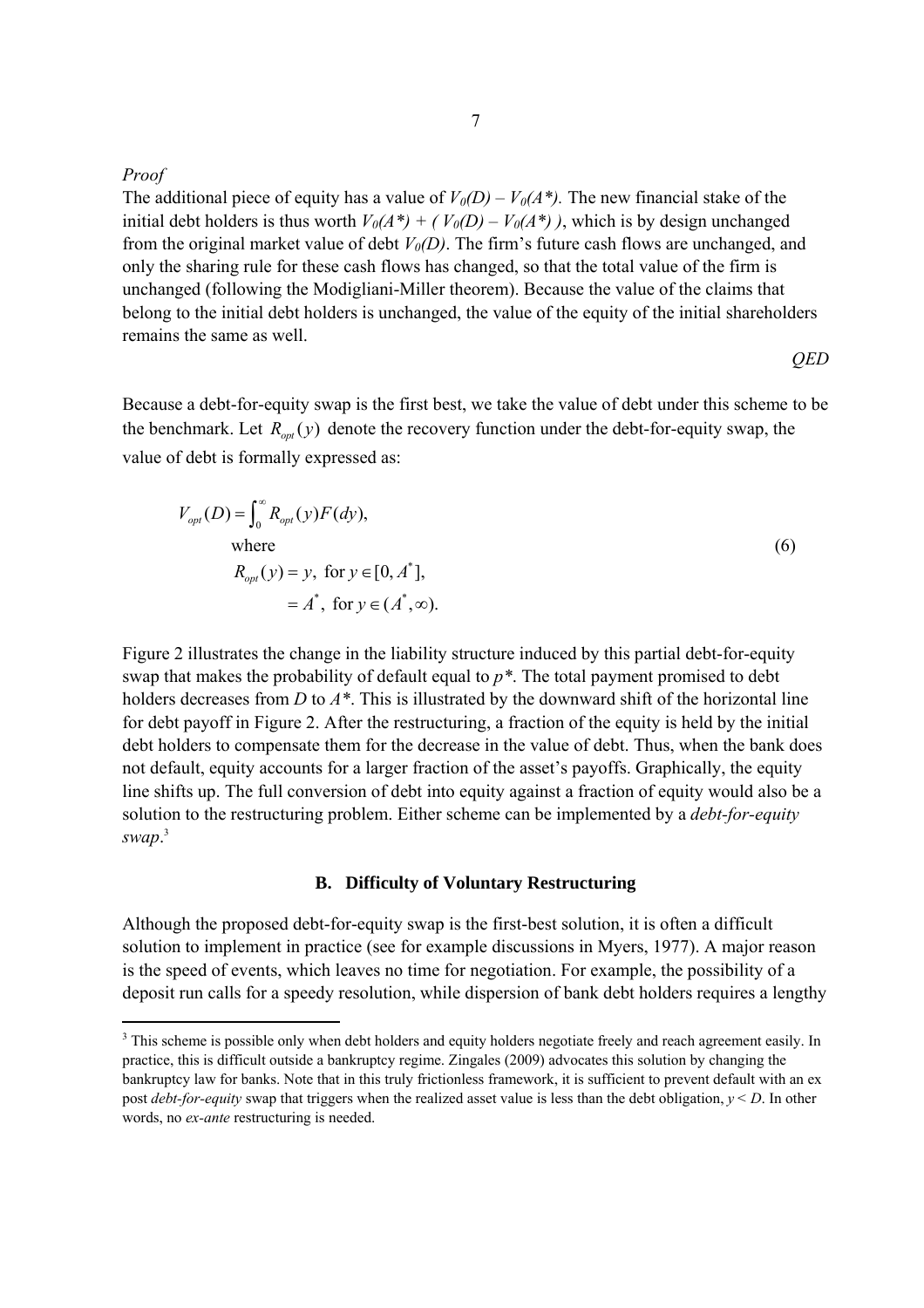negotiation process. This would happen if a debt holder tries to free ride on others' agreement on restructuring. Also, an orderly bankruptcy might be the most efficient way to structure the renegotiation process of one bank, but might negatively impact other systemically important institutions (e.g., ignite bank runs). As argued, we assume here that the government wants to avoid such a bankruptcy procedure because of the potential systemic costs.

# **Assumption 1**

# *Debt contracts are not renegotiated.*

We examine below various possible restructuring options that *do not involve renegotiation of the debt contracts.* We also assume that transactions with external parties other than the government are carried out at a fair price (i.e., reflecting expected discounted cash flows) and that markets are efficient. This means that, for these external parties, financial transactions must be zero net present value (NPV) projects.

Without debt renegotiation and in the absence of transfers from the government, all restructuring that lowers the default probability *p* would be opposed by equity holders. This is because such restructuring increases the value of debt at the expense of equity. Indeed, debt holders are better off in every possible scenario—the default probability of a bank becomes lower and the recovery rate given default becomes higher. The value of debt thus increases from  $V_0(D)$  to  $V_R(D)$  and, without third-party involvement, the increase in debt value is precisely compensated by a decrease in equity value,  $V_R(E) - V_0(E) = -(V_R(D) - V_0(D)) < 0$ . The worse the bank's default probability is initially, the larger the debt value increase  $V_0(D) - V_R(D)$  and the larger the loss imposed on shareholders. Shareholders of more distressed banks thus tend to be more reluctant to restructure.

Shareholders need to be either forced or induced through subsidies in some way by the government to approve such restructuring. Forcing shareholders and creditors to accept something they do not want is legally and politically challenging although it could achieve the first best (e.g., Rajan, 2008, Diamond et. al, 2008). In this paper, we look at the voluntary restructuring plans, rather than mandatory plans, in which shareholders' approval is needed they have control rights as long as the bank does not default. The transfer needed from the government is equal to the increase in the value of debt,  $T = V_R(D) - V_0(D)$ . This transfer equals the expected discounted value of immediate and future subsidies from the government. Under this transfer, the value of equity remains unchanged. We examine in detail below how this transfer varies across different restructuring schemes.

In summary, a restructuring will not happen unless the government provides subsidies in some form unless participation is compulsory. Many schemes, though not all, are equivalent in the government transfers that is required to make shareholders indifferent. The reason is that some imply a higher recovery rate for given default than others. Asset sales, for example, are more expensive than subsidizing the issuance of common equity.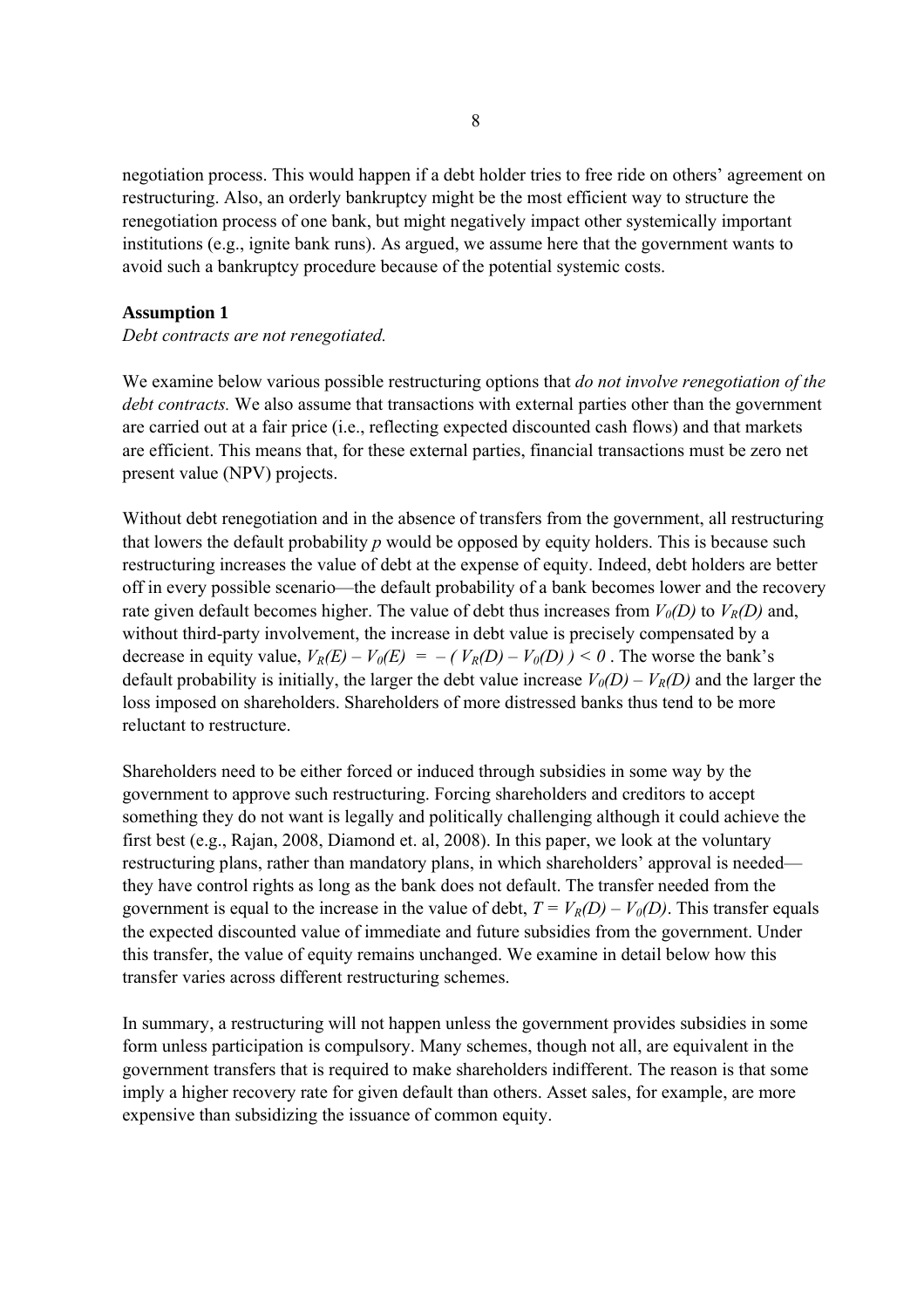# **C. Second Best: State-Contingent Insurance**

The second-best scheme is a form of partial insurance on the assets' payoff. It minimizes the transfer from taxpayers under Assumption 1. The size of the transfer can be expressed graphically as a function of the asset's realization  $\gamma$  (Figure 3a). Figure 3b shows the corresponding debt recovery. Because the objective is to decrease the probability of default, there is no need to improve the recovery of debt in case of default.

### **Proposition 2**

*Second best (constrained optimal) scheme takes the form of state-contingent insurance. Specifically, the recovery function is given by* 

$$
R_{con}(y) = y, \text{ for } y \in [0, A^*],
$$
  
= D, for  $y \in [A^*, D].$  (7)

#### *Proof*

In the minimization problem (1), the government wants to set the recovery function equal to the realized asset value, *y*, as in the first-best optimal recovery function  $R_{opt}(y)$  for every realization of the next period asset values. However, for the realization values between *A\** and *D*, the nodebt-renegotiation constraint  $R(y) = D$  binds.

Graphically, only difference of this recovery function from the first best 
$$
R_{opt}(y)
$$
 is that the full

face value of debt *D* is honored when the bank does not default (see Figure 3a). Default occurs in the left part of the figure,  $y \leq A^*$ . In this region, as in the debt-for-equity swap case, there is no change in debt value before the restructuring: the government makes no transfer (see Figure 3b).



*QED* 



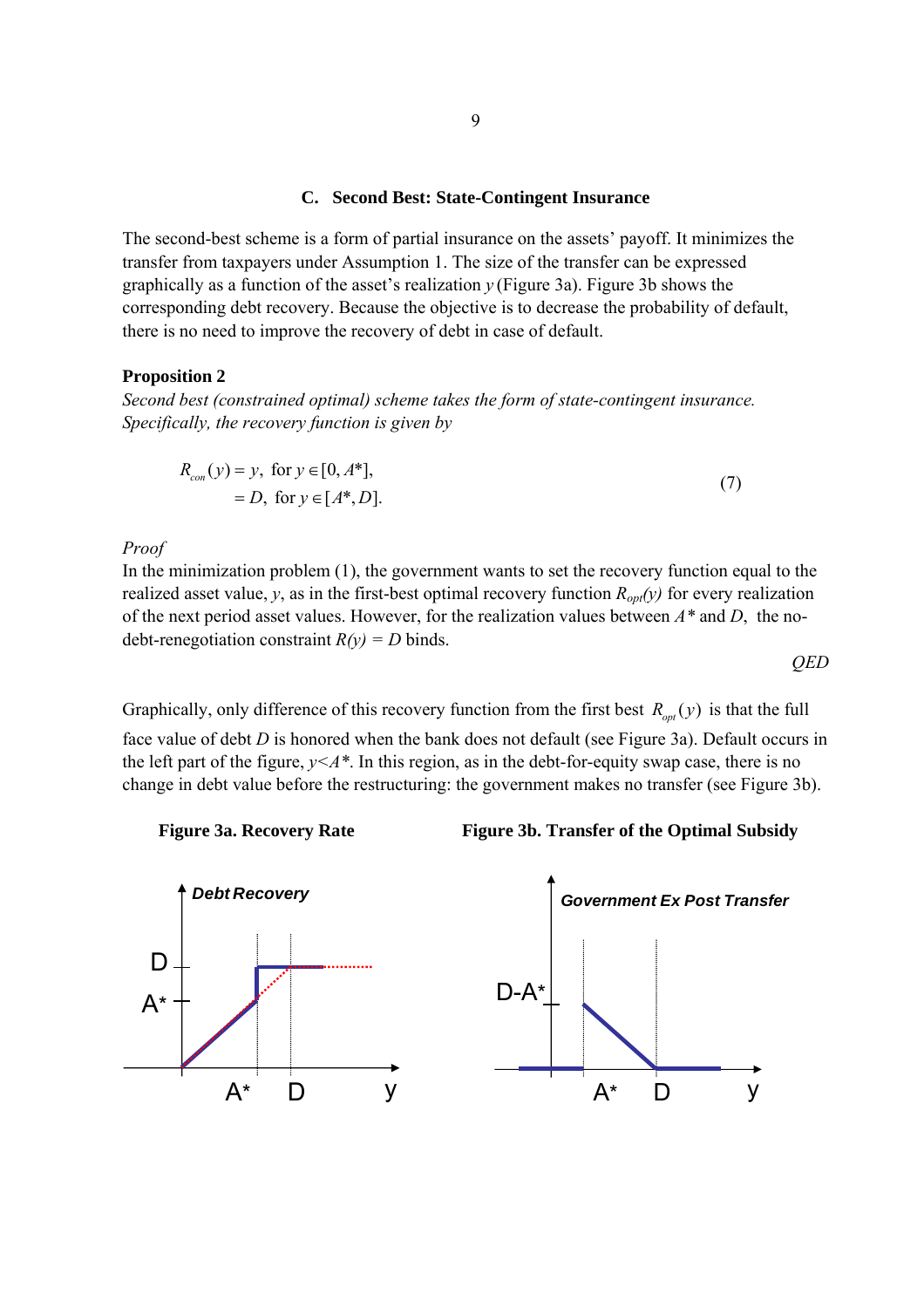When the realized asset value *y* is between  $A^*$  and *D*, the bank needs a transfer  $D - v$  from the government so that it is able to repay *D* to debt holders and avoid default. When the realized *y* is above *D,* no subsidy is needed to avoid default (again, see Figure 3b). In other words, the optimal restructuring is a guarantee under which the government transfers money ex post only when the bank becomes a default status without the transfers but not far from solvency. This scheme would not provide any transfers to debt holders when default is inevitable ( $y \leq A^*$ ) or when the bank can repay debt on its own  $(y > D)^4$ .

The relative cost to taxpayers of various types of restructuring depends on how close they are to implementing this debt-recovery schedule. In this regard, this scheme provides three useful insights. First, to decrease the probability of default, the government does not have to subsidize the recovery rate for all the realized value of the assets. It should instead focus on avoiding default only when the bank is close to solvency. Second, it is *not necessarily a bad deal* that the taxpayers do not receive any upside or even any positive cash flow in exchange for their intervention. Some of the rescue schemes we will examine below occasionally provide payments to taxpayers when the realized value is higher than the original default threshold  $(y>D)$ . However, this optimal scheme never provides any payments to taxpayers but its overall cost to taxpayers is the lowest. Third, more transfers could boost the share price, but a higher share price does not mean a good rescue plan from the point of view of taxpayers.

There is a caveat, however. This scheme would be difficult to implement and calibrate in practice. If a realized asset value were just left of the threshold *A\**, a debt holder would be happy to give a marginal gift to a firm to make the cut, receive the government transfer, and gains a lot. This would occur if the private side payment between the shareholders and debt holders are not observable to the government. We do not intend to solve the optimal scheme under such private information case but recognize the implementation problem when a discrete jump in transfer scheme creates large marginal benefits from a slight change in asset values. In what follows, we assume this cannot be the case and only consider *implementable schemes* that satisfy Assumption 2 below in addition to Assumption 1.

## **Assumption 2**

l

*The marginal government transfer cannot exceed 100 percent of potential hidden gift paid by debt holders. That is, the slope of the government transfer function is less than 1.* 

<sup>&</sup>lt;sup>4</sup> Here, we assume that the social benefits from saving a systemically important bank are limited, and thus the government will not transfer funds beyond the upper limit  $D - A^*$ . Apparently, if there is a need to transfer money to counterparties in case of default, a subsidy that gives higher debt recovery given default *A < A\** may be optimal.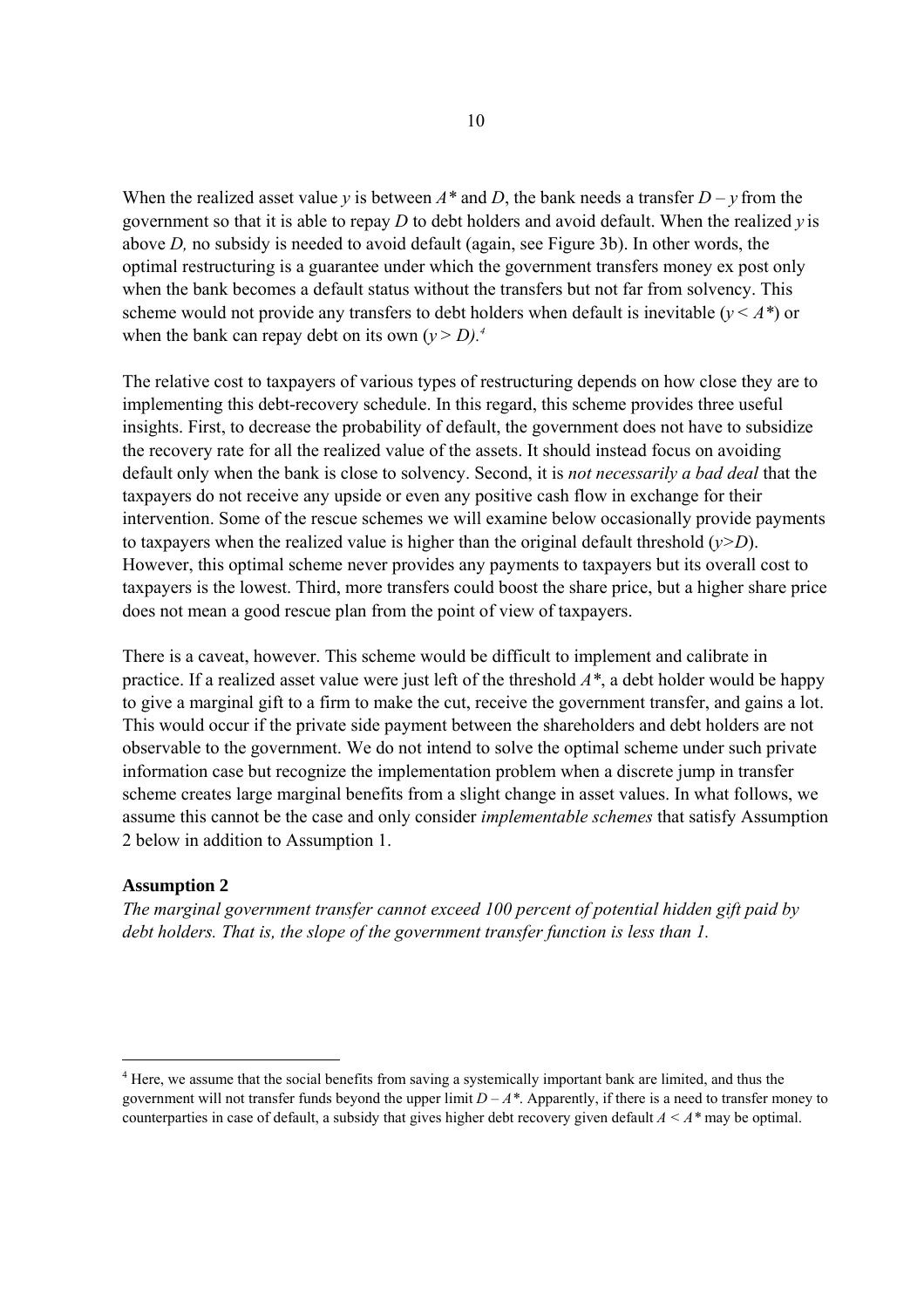#### **IV. RECAPITALIZATION**

### **A. Recapitalization with Common Equity**

One straightforward way of lowering the default probability for a bank is to issue new equity (to the government) and to keep the proceeds as cash. This makes the debt less risky.

#### **Proposition 3**

*The recovery function under recapitalization that achieves the target default probability p\* is expressed as* 

$$
R_{rec}(y) = y + D - A^*, \text{ for } y \in [0, A^*]
$$
  
= D, for  $y \in [A^*, D].$  (8)

*Accordingly, the value of debt is* 

$$
V_{rec}(D) = \int_0^\infty R_{rec}(y) F(dy).
$$
\n(9)

*Proof* 

Bankruptcy occurs with  $prob(y + Cash \le D)$ , equivalently,  $prob(y \le D - Cash)$  or  $F(D - Cash)$ . The minimum amount of cash that has to be raised is such that  $p^* = F(D - Cash)$ , that is, *Cash* =  $D - A^*$ . Even if the next period value *y* turns out to be zero, *Cash* can be recovered. Thus, it is the intercept of the debt recovery schedule in Figure 5. For one more dollar realization of asset value  $y = A_1$  in default region ( $y \leq A^*$ ), the debt holders can recover exactly one more dollar in addition to *Cash*. Thus, the slope coefficient on the next-period value  $\nu$  is one, the same as in the before-restructuring case.

# *QED*

Because default occurs less often and the recovery rate is higher, the value of debt increases from  $V_0(D)$  to  $V_{rec}(D)$ . The new equity holders (e.g., the government) do not make or lose money by investing in the newly issued equity, as the transaction is assumed to preserve the same NPV value.<sup>5</sup> Assuming no government subsidy, the gain of debt holders  $V_{rec}(D) - V_0(D)$  is obtained at the expense of the old equity holders, who will lose *exactly that amount*. This implies that they would oppose the restructuring. Issuance of equity is *dilutive* for preexisting shareholders not because an equally large *pie* is now divided among more shareholders—in fact, the *pie* is bigger because of the proceeds of the new equity issue—but because the debt holders receive more of the *pie*.

 $<sup>5</sup>$  If the newly issued equity is priced higher than the NPV value, no investors will buy them. If it is priced lower than</sup> the NPV value, there is an arbitrage opportunity by investors and the government loses more.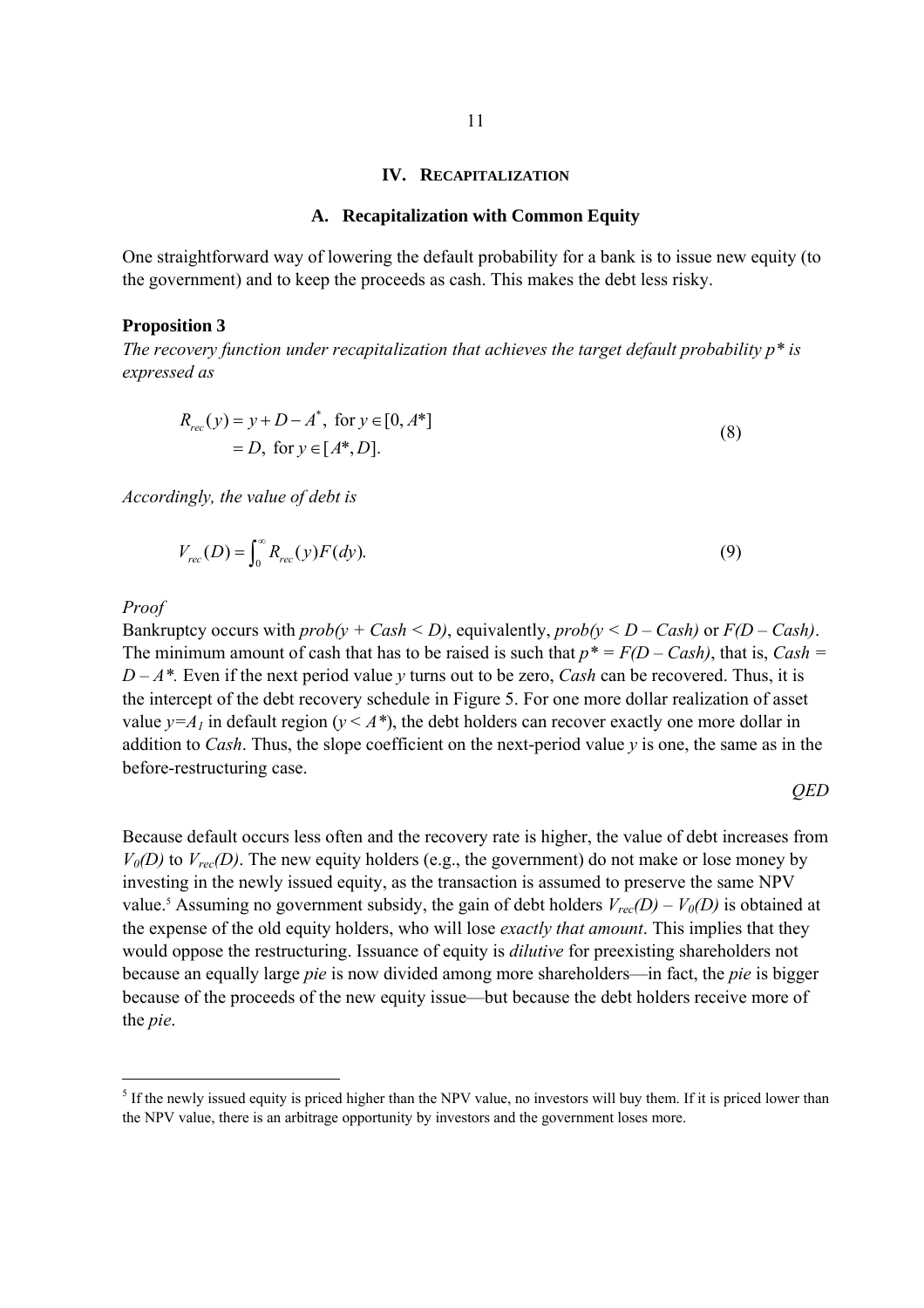# **Figure 4. Recapitalization**



To make the restructuring acceptable to shareholders, the value of the equity should not decrease. To this end, a possible policy option is for the government to give the bank cash in the amount of  $V_{rec}(D) - V_0(D)$  conditional on the bank's issuance of equity of an amount  $D - A^* - (V_{rec}(D) V_0(D)$ ) at a fair price reflecting the expected discounted value of future payouts to shareholders. With the total new cash  $D - A^*$ , the probability of default becomes  $p^*$ . The market value of the debt jumps by  $V_{rec}(D) - V_0(D)$  and the government loses exactly that amount, so that, as planned, shareholder value is unchanged.<sup>6</sup>

## **B. Recapitalization by Issuance of Preferred Stock or Convertible Debts**

Instead of issuing equity, banks could issue hybrid securities such as convertible debt or preferred stock.7 This would not change the analysis done in the previous section.

# **Proposition 4**

*The impact of recapitalization with preferred stock or convertible debt on preexisting debt value,*   $V_{rec}(D) - V_0(D)$ , and thus the transfer of the taxpayer, is the same as in the recapitalization *through the issuance of common equity.* 

## *Proof*

To show that the recovery of preexisting debt is the same as in Figure 4, there are two cases to consider separately. In the first case, the new claims do not trigger default. This applies to preferred stock or convertible debt with a conversion option at the issuer's discretion, since the

 $6$  Caballero (2009) proposes to give new equity owners a put option to sell equity at a pre-fixed price. This works as a subsidy to lower the cost of recapitalization. His scheme is equivalent to the plan considered in this section except that it requires no upfront fiscal outlays.

<sup>&</sup>lt;sup>7</sup> Issuance of new (nonconvertible) debt would increase the default probability and is thus not a possible restructuring scheme.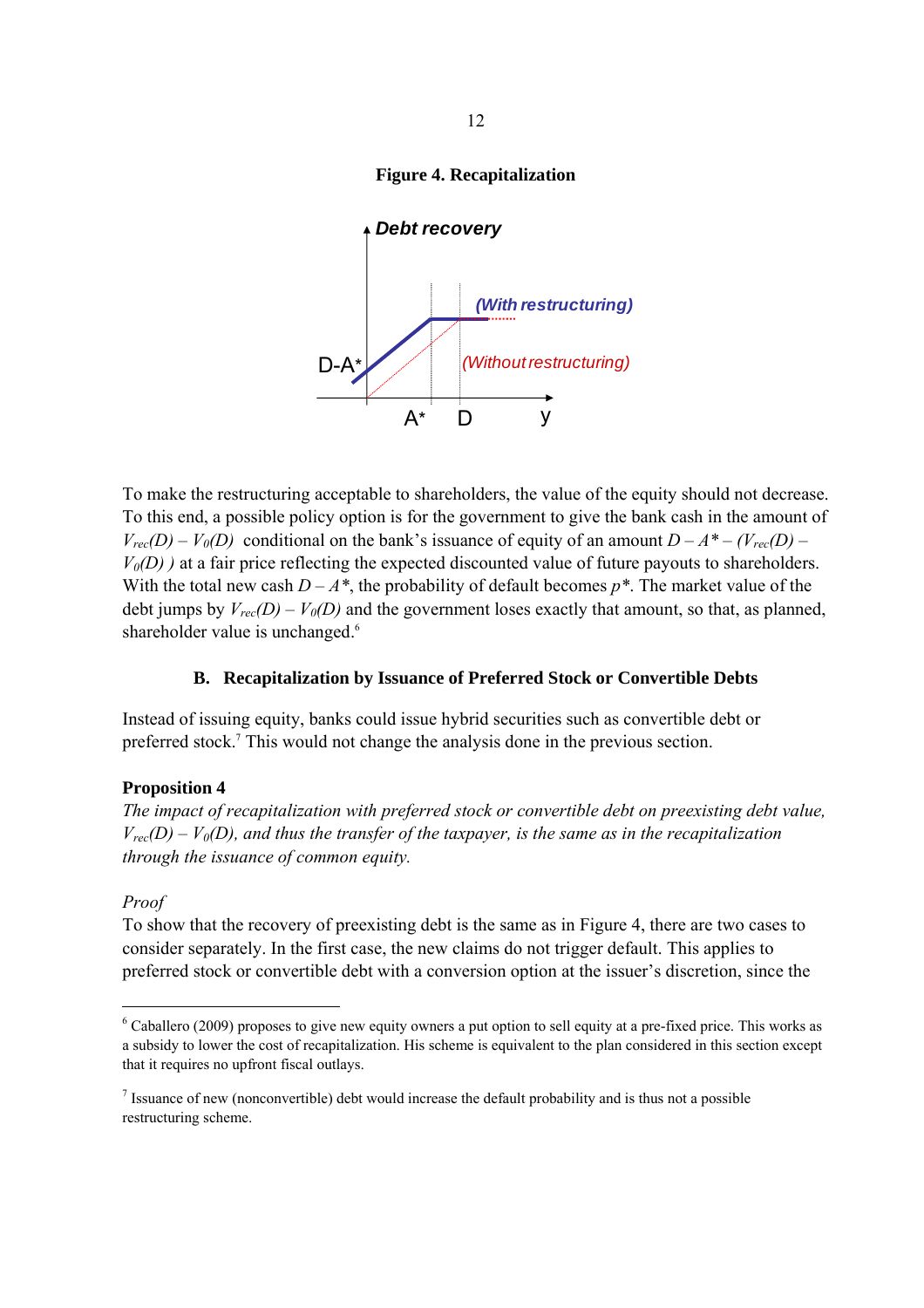dividends do not have to be paid out (preferred stock) or debt converted into equity (convertible debt) when the bank is unable to pay dividends or coupons. In this case, the amount of capital that needs to be raised to achieve the target default probability  $p = p^*$ , and hence the recovery schedule of initial debt, remains the same as in the case of recapitalization with common equity.

The second case involves the issuance of convertible debt, with the conversion not determined by the issuer (i.e., the conversion is automatic or at the holder's discretion) and seniority equal to that of preexisting debt.The recovery rate is in proportion to total debt (*pari passu*)—so the slope of the recovery is the same as in the equity issue case (see Figure 5a). At the same time, the trigger point for defaults after restructuring is set to be *A\** as in the equity issuance case. Thus, the recovery of preexisting debt is exactly the same as in the equity issue case.<sup>8</sup>

To make equity holders willing to accept the restructuring, the government has to compensate them with a conditional transfer identical to the one needed in the case of an equity issuance. Indeed, total wealth before and after the restructuring remains the same (*conservation of value*). That is, the sum of the changes in wealth of initial equity holders, initial debt holders, new claim holders, and taxpayers is zero. Because new claims are issued at a fair price, the new claimholder's wealth is unchanged. Provided the restructuring needs to leave initial equity holders' wealth unchanged, the taxpayer transfer should be equal to the change in debt value. This is the same as in the case of an equity issue.<sup>9</sup>

*QED* 



Figure 5a. Same Seniority Convertible Figure5b. Recapitalization with Hybrid

<sup>&</sup>lt;sup>8</sup> It is more costly for taxpayers to issue convertible *subordinated* debt (i.e., junior to preexisting debt) with conversion not determined by the issuer. In this case, although the trigger point is still the same as in Figure 6a, the preexisting debt holders will be given priority in case of default. This extra gain for the preexisting debt holders imposes an extra cost on taxpayers.

 $9$  In the future, though not modeled here, convertible debt can act like an additional capital buffer and enhance efficiency when an equity issuer is stigmatized in the presence of asymmetric information (Stein, 1992).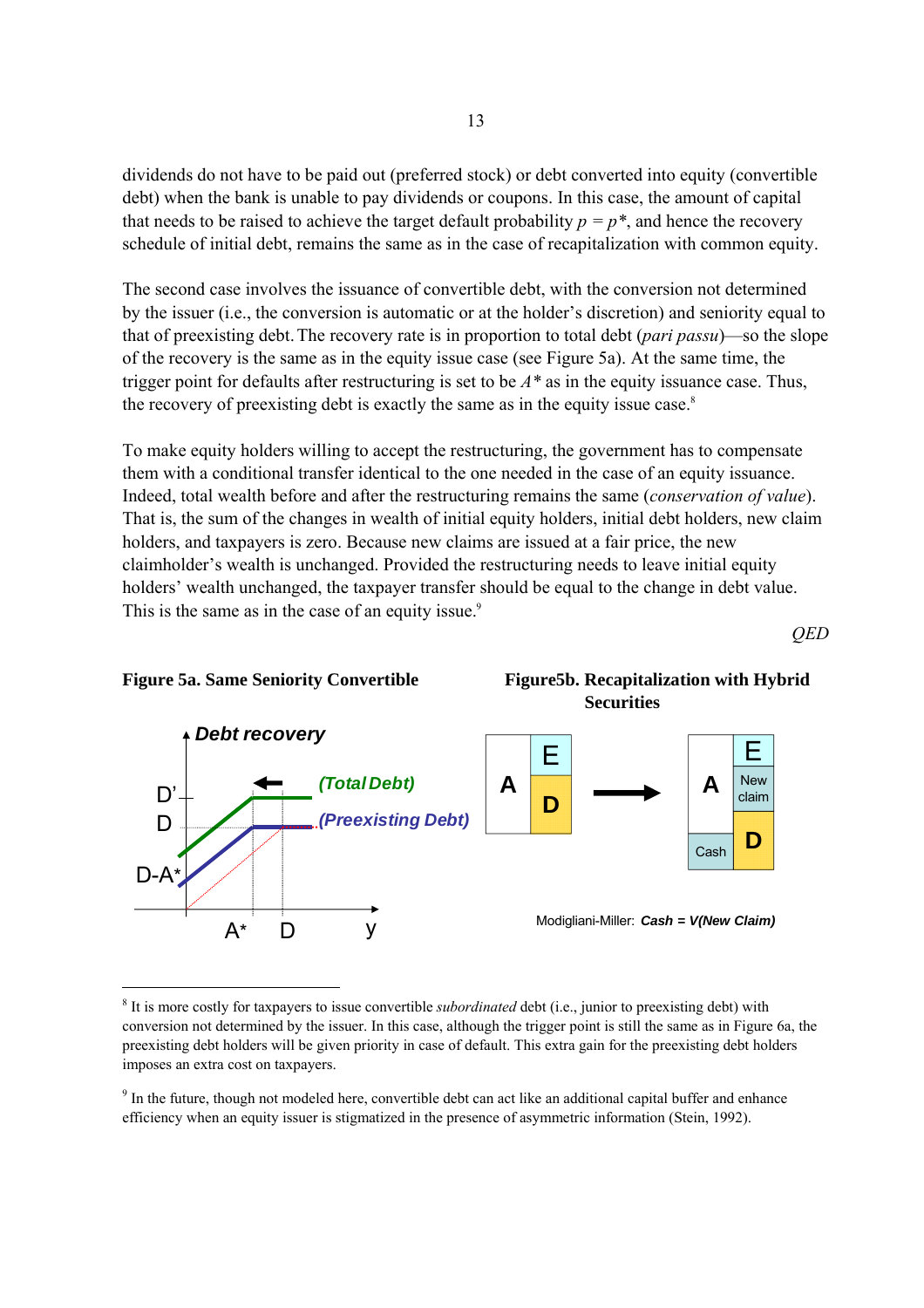## **C. Asset Guarantees with Cap**

An alternative way to lower the default probability down to *p\** is for the government to offer full or partial insurance on the bank's assets using simple asset guarantees. To limit the cost to the taxpayers, such insurance can have a cap (partial insurance).

# **Proposition 5**

*Asset guarantees with cap of transfer up to D-A\* has exactly the same cost for the government as in the recapitalization program.* 

### *Proof*

The implied debt recovery is identical to that in Figure 4. To reach a default probability *p\**, the government can insure against the value of assets falling below *D*, with a maximum transfer of *D – A\*.* This guarantees that the bank is able to repay its debt fully as long as  $y = A_1 \ge A^*$  (Figure 6).

*QED* 

Note that compared with the optimal partial insurance scheme in Section C, this plan is more costly, since it makes debt recovery higher in case of default. In contrast to the second-best scheme, however, this transfer will be paid even in the worst cases,  $v = A_1 < A^*$ . A full insurance scheme (without the transfer cap) would cost taxpayers more, since it involves higher payments in the worst cases, *y< A\**.

It is always optimal for taxpayers to insure whole portfolio of assets as opposed to a specific subset of them. Future payoffs of a subset of assets do not perfectly predict the default of the bank as a whole. Thus, higher transfers (as a precautionary cushion) are necessary to achieve the same default probability.

**Figure 6. Transfer under Capped Asset Guarantee** 

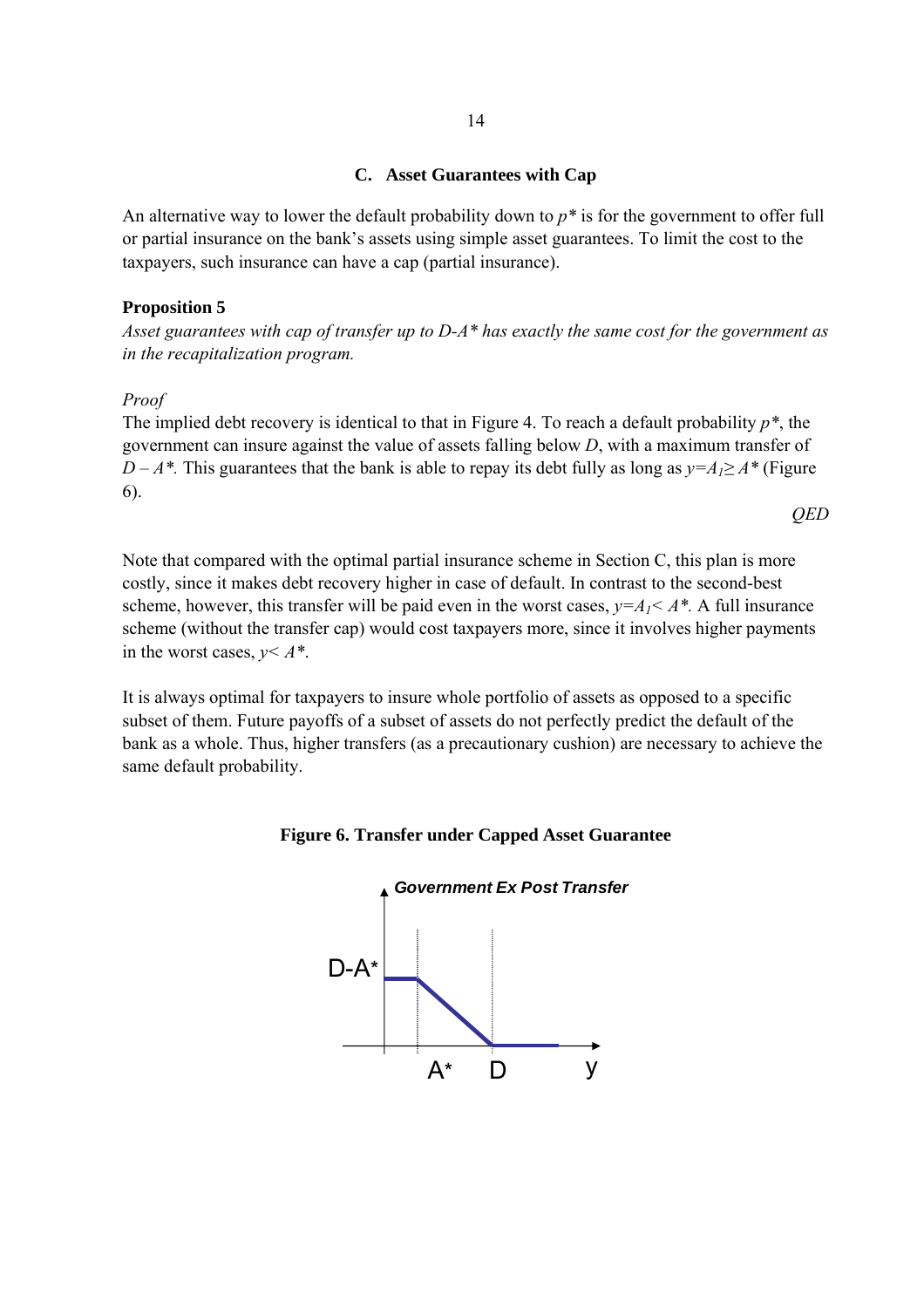#### **D. Third Best: Recapitalization with Subsidized Debt Buybacks**

Recapitalization and asset guarantees with cap are just shown as equivalent. However, there is potential difference in that cash is injected ex ante in recapitalization, not ex post as in asset guarantees. If the government can specify how to use cash, especially to buy back debt, then recapitalization becomes a better scheme than the asset guarantees with cap. It is the third best, the best implementable scheme—recall that the first and second schemes are not implementable.

Economic intuition suggests that buying back debt and converting it into equity is closer to the first-best solution (i.e., debt-for-equity swap agreed by debt holders). Altering the liability structure decreases the size of the transfer required from the government (see Bulow and Klemperer, 2009). This decreases the transfers from taxpayers required to implement  $p = p^*$ . The government thus should utilize the buyback opportunity in designing the restructure plan.

#### **Proposition 7**

*Recapitalization with subsidized debt buybacks is more cost efficient than subsidized recapitalization program with cash injection.* 

#### *Proof*

For the initial debt holders, the recovery rate function that achieves the target default probability *p\** is

$$
R_{ab}(y) = \frac{D}{A^*} y, \text{ for } y \in [0, A^*]
$$
  
= D, for  $y \in [A^*, D].$  (14)

Accordingly, the value of debt is

$$
V_{db}(D) = \int_0^\infty R_{db}(y) F(dy). \tag{15}
$$

To see this, note that the bondholders that sell to the bank are not assumed to be naïve—they know that the value of the debt will rise as a result of the restructuring and therefore agree to sell only at the fair price that reflects the post-restructuring value of their claim.<sup>10</sup> The fraction  $\alpha$  of outstanding debt that needs to be bought is such that  $(1 - \alpha) D = A^*$ , and the remaining debt contracts are untouched, so the new aggregate face value of the debt is  $(1 - \alpha) D = A^*$ . After the announcement, the value of the initial debt should increase from  $V_0(D)$  to  $V_{db}(D)$ , reflecting the lower default probability after the restructuring. Out of this initial debt, a fraction  $\alpha$  is bought by the firm at a value  $\alpha$   $V_{db}(D)$ , while a fraction  $(1 - \alpha)$  remains outstanding, with the market value of  $(1 - \alpha) V_{db}(D)$ .

 $10$  Note that this is a conservative assumption in evaluating taxpayer transfers, since it implies that the bank is not able to buy back debt secretly and restructure afterward by surprise.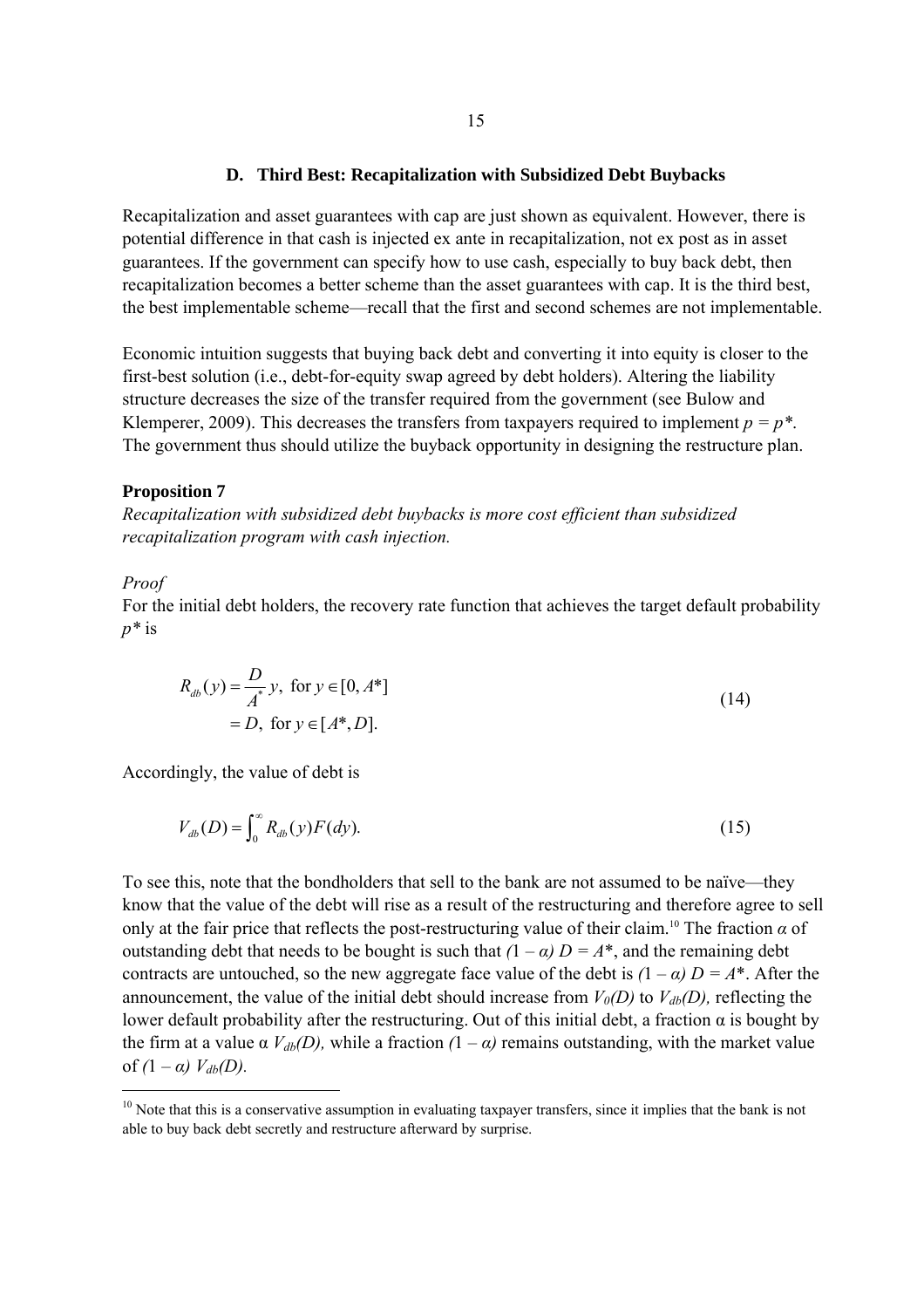



To leave the equity holders indifferent, the government needs to subsidize the buyback. In exchange for the transfer, the bank should be willing to issue equity to buy back a fraction *α* of the debt. Equivalently, the government can directly buy debt at the post-restructuring market price and convert it into equity at a conversion rate that leaves equity holders indifferent. 11 As in the other schemes, the optimal size of the government transfer is equal to the increase in debt holders' wealth created by the restructuring,  $V_{db}(D) - V_0(D)$ . Whether they keep their bonds or sell them, all initial debt holders receive this gain on a *pro rata* basis. The remaining debt is a fraction  $(1 - \alpha)$  of the initial debt. The gains of the remaining debt holders are  $(1 - \alpha)$  of the gains of all the initial debt holders. Thus, the transfer by the government can be calculated by rescaling the realized recovery of the remaining debt by a factor  $1/(1-\alpha)$  (the upper line in Figure 7). This *total implied recovery* reflects the restructuring effects on the *full* initial debt.

The recovery schedule (the upper line in Figure 7) of this scheme is apparently lower than the recovery schedule of the recapitalization in Figure 4. Therefore, this scheme is less costly for taxpayers than a recapitalization in which cash from new issues is kept on the balance sheet.

*QED* 

### **V. ASSET SALES**

# **A. Asset Sales at Inflated Price**

Another popular alternative is to sell a fraction *a* of the assets to the government at an overvalued price with markup *m*, that is,  $(1 + m)$  *a*  $V_0(A)$ , to achieve the target default probability  $p = p^*$ without dilution for shareholders. The proceeds of the sale are again kept as cash on the balance sheet.

<sup>&</sup>lt;sup>11</sup> Note that this scheme is equivalent to finding some debt holders that agree to convert into equity at the postrestructuring price, which is higher than the current market price but below the face value.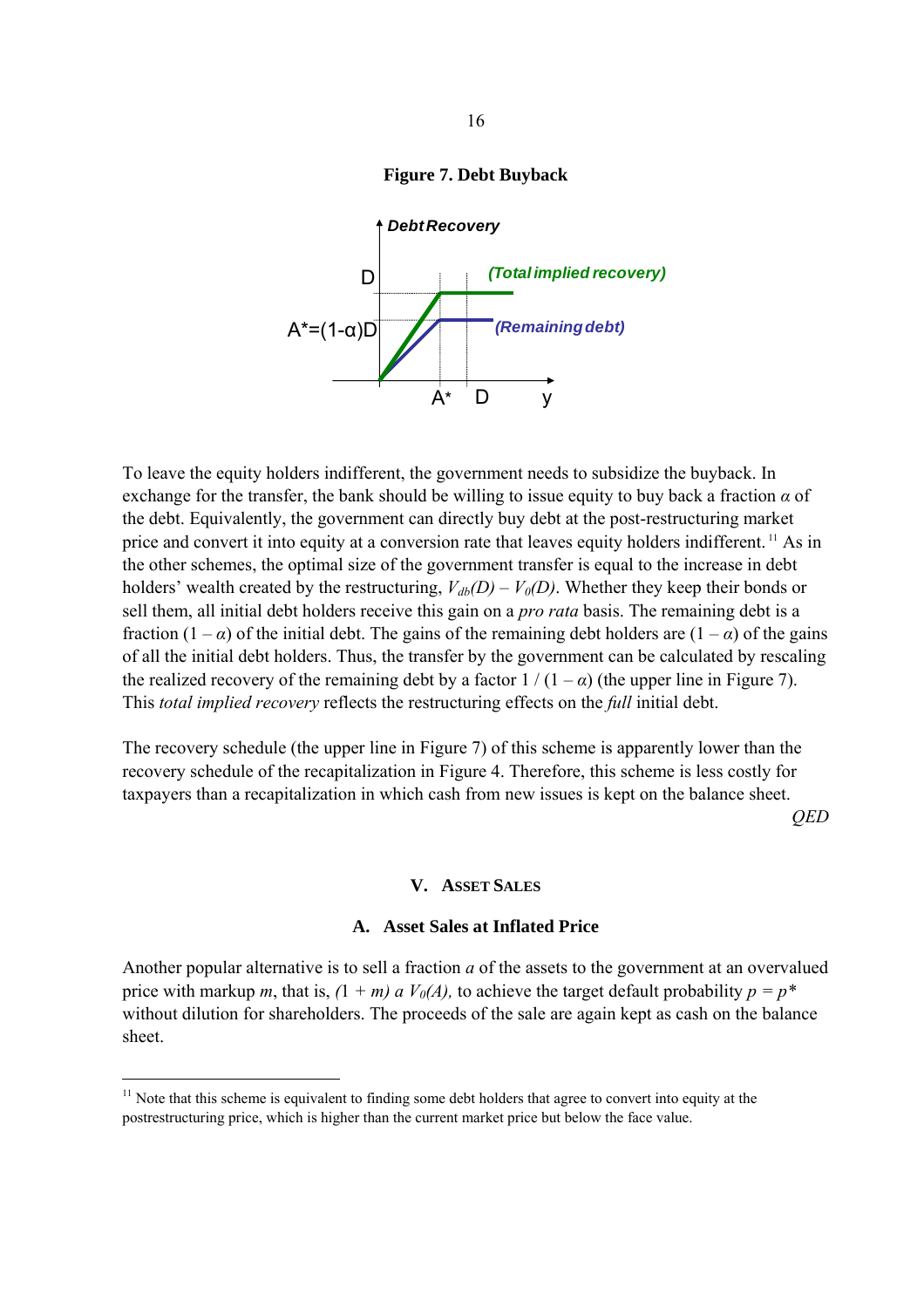### **Proposition 6**

*The government transfer needed for the asset sales program, which buys "a" portion of bank asset, is larger than the recapitalization program.* 

### *Proof*

The recovery rate function is

$$
R_{as}(y;a) = (1-a)y + D - (1-a)A^*, \text{ for } y \in [0, A^*]
$$
  
= D, for  $y \in [A^*, D].$  (10)

Accordingly, the value of debt is

$$
V_{as}(D; a) = \int_0^\infty R_{as}(y; a) F(dy).
$$
 (11)

To see this, note that the new assets owned by the bank are cash and remaining old assets, *(*1 *+ m)*  $a V_0(A) + (1 - a) A$ , which have higher expected value and lower risk than the original assets *A* (see Figure 8a). The parameters *a* and *m* can be determined as the solutions of two equations. The first equation states that the probability of default is *p\**:

$$
(1 + m) a V0(A) + (1 - a) A* = D.
$$
 (12)

The second equation states that the negative NPV of the government's injection covers the increase in the value of debt:

$$
a \, m \, V_0(A) = V_{as}(D; a) - V(D). \tag{13}
$$

Note that the new value of debt,  $V_{as}(D; a)$ , depends on the sales fraction *a*.

Because a default occurs less often than in the do-nothing case, the value of the debt increases by  $V_{ap}(D; a) - V_{0}(D)$ . This jump is larger than in the case of recapitalization with common-equity issuance with the same default probability  $p^*$ , because the recovery rate for every realization  $A_1$ is larger. The probability of default is equal to *prob(*  $(1 - a) A < D - cash$ ), or equivalently, *prob(*  $(1 - a) A \leq D - a V_0(A)$ ). The required fraction of assets *a* should then solve  $(1 - a) A^* =$ *D – a*  $V_0(A)$ *.* For a given realization of asset value  $A_1$  that makes the bank default ( $y \le A^*$ ), the debt holders recover cash  $a V_0(A) = D - (1 - a) A^*$  and liquidation value  $(1-a) y$ , that is equal to,  $D - (1 - a) (A^* - y)$ , which is larger than in the equity issue case,  $D - (A^* - y)$ .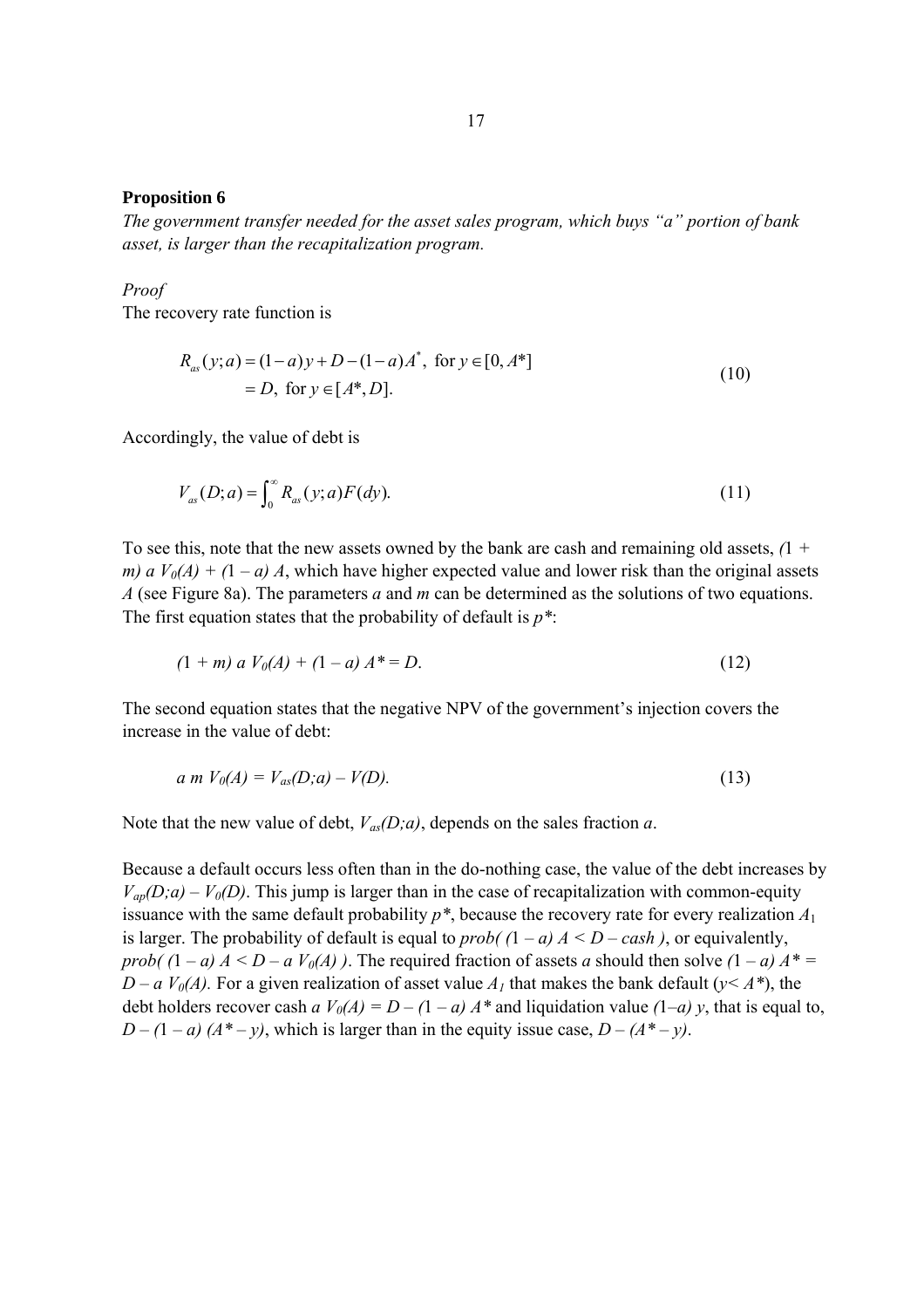

**Figure 8a. Assets and Liabilities after Asset Sales of a Fraction** *a*

**Figure 8b. Debt Recovery after Asset Sales of a Fraction** *a* 



This is illustrated by a simple graphical intuition showing that the slope of the recovery schedule in the default zone is now  $(1 - a)$  instead of 1 (see Figure 8b). Note that it is irrelevant whether the government or private investors hold the assets, as long as the government subsidizes the price by a markup *m* so that it provides the subsidy required to compensate equity holders.

*QED* 

### **B. Deeper Assumptions: Which Markets Are Open?**

There are cases in which a bank can act right after the restructuring. For example, if large amount of its debt is traded in the market at the fair value, a bank can buy back debt using the cash it obtained from recapitalization. Also, if it has easy access to the debt market, albeit some premium, government's recapitalization efforts can be nullified by the bank issuing debt to restore the high leverage ratio. In practice, these liability side operations can be easily monitored by shareholders and the government. So, it is unlikely to create a problem. Instead, if there is a chance to buy back debt in lower-than-face values, the government should make the bank to do so as we discussed already.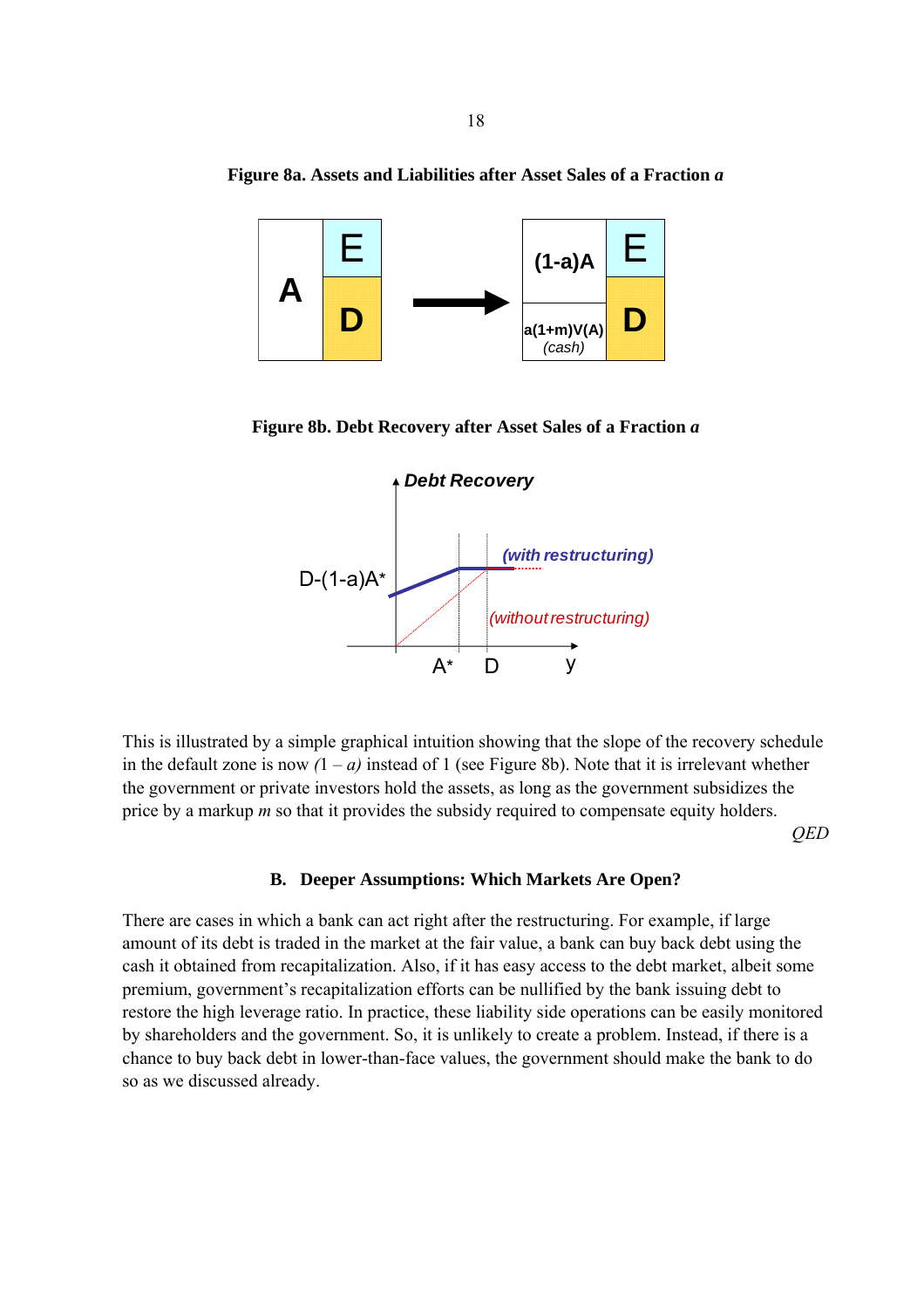However, when an asset-side market is open and highly liquid, then the monitoring the bank's portfolio allocation is quite difficult. Indeed, in any second, the bank manager can rebalance their portfolio back to pre-restructuring composition. In this case, asset sales program targeting the specific assets (e.g., highly risky assets) can be nullified easily. Thus, only a non-targeted asset sales program is worth to consider. $12$ 

A targeted asset sales program, however, may make sense in the case when the asset-side market is not well functioning; for example, traditional business loans without securitized market or securitized complex instruments whose market was frozen in 2008 financial turmoil. In this case, theoretical ambiguity arises about the relative costs of the asset sales program. A targeted asset sales program may be less costly than a recapitalization program. However, we show numerically that, under the plausible range of parameter values, a targeted asset sales program is more costly than a non-targeted program.

# **C. Theoretical Prediction on Risky Asset Only Sales**

We now consider targeted asset sales in case there is no market open for assets. We cannot find a clear-cut theoretical prediction. The targeted sales of high-risk assets ("toxic assets") can be beneficial, as the government helps a bank to rebalance portfolio towards a safer side. In other words, getting rid of high-risk assets implies that the remaining asset becomes very safe compared to the pre-restructuring assets or the simple asset purchase of the slice of the original portfolio. Hence, less fiscal outlays is needed to achieve the same probability of default. However, the question is how much debt holders will gain after this type of restructuring, not how much direct fiscal outlays are used. Because to make asset very safe implies large reduction in equity values, which the government needs to compensate. In addition, removed high-risk assets may have provided diversification benefits as long as they were not correlated perfectly with safe assets.

Assumptions on the distributions of next period assets become critical, in contrast to that the distribution *F* does not matter at all in the cases examined so far. Now assume that the prerestructuring share of highly risky, "toxic" assets *AT* is *β,* so (1- *β*) portion is safer assets *AS*. The government purchases *x* portion of toxic assets for its net present value  $E(A_T)$ . Given the cumulative distribution function  $F_T$  for  $A_T$  and  $F_S$  for  $A_S$ , their convolution  $F(z|x)$  can be computed for the portfolio value,  $z = (1 - \beta) A_s + \beta x A_r + \beta (1 - x) E (A_r)$ , for given purchase portion  $x$ <sup>13</sup>

<sup>&</sup>lt;sup>12</sup> With any restructuring plan, a bank manager maximizing the shareholder value is likely to choose *safer* composition of assets when he can rebalance the portfolio. When the default probability is higher, the shareholders will gain more with riskier investments due to the convex nature of payoff to shareholders. A restructuring gives less of this risk-shifting incentive.

<sup>&</sup>lt;sup>13</sup>  $E(A_T)$  is the value of toxic assets, and thus evaluated with its distribution function  $F_T$ .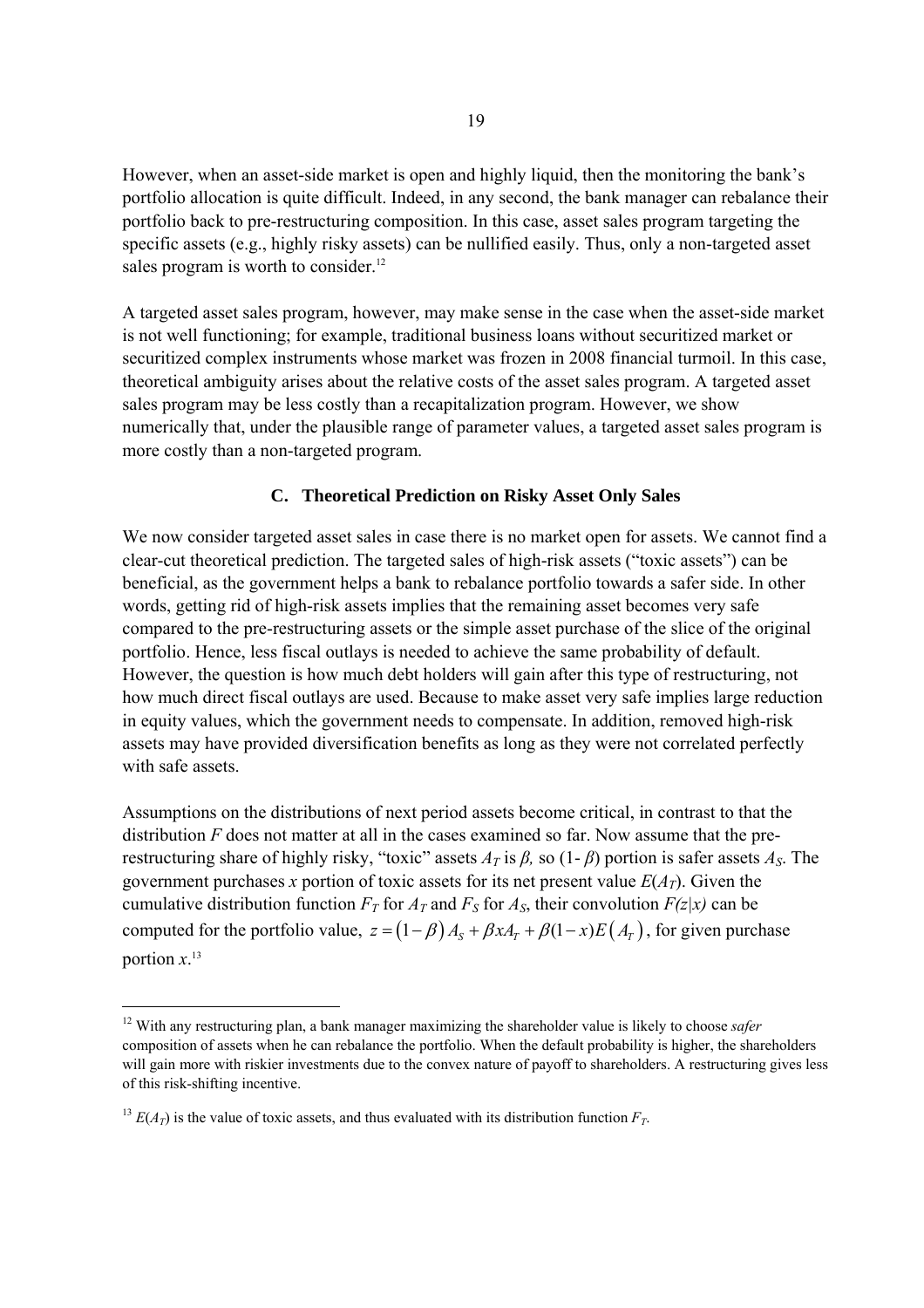

#### **Figure 9. Targeted Asset Sales**



The government needs to find *x* to solve to achieve the target level of default probability *p\**,

$$
prob(z \le D) = \int_0^D ((1-\beta)A_s + \beta x A_r + \beta (1-x)E(A_r))F(dz | x) = p^*.
$$
 (16)

Given the recovery function  $R_{TA}(z)$ , the value of debt can be computed as

$$
V_{TA}(D) = \int_0^\infty R_{TA}(z) F(z \mid x), \tag{17}
$$

## **Proposition 8**

*A high-risk asset only sales may be impossible to achieve the target default probability. However, if it achieves, it may be, though not always, less costly than a non-targeted asset sales scheme and even than a recapitalization scheme.* 

# *Proof*

In general, there is a possibility that safer assets alone can still generate a high probability of default. This happens if the safer assets are not safe enough or if the portfolio share of toxic assets is too small. When either is the case, even after removing all the high-risk assets, the bank would not achieve the target level of default probability.

In case the high-risk asset only sales can achieve the target default probability, the costs are uncertain. Because removing the toxic assets from the balance sheet dramatically reduces the default probability, cash that is transferred to the bank should be less than those of non-targeted asset sales. With the distribution  $F(z|x)$  changes, the target level asset (originally  $A^*$ ) above which face value of debt is honored can also be closer to, or even as same as, *D*. Hence, the recovery function can be lower than both the non-targeted asset sales case and the recapitalization case.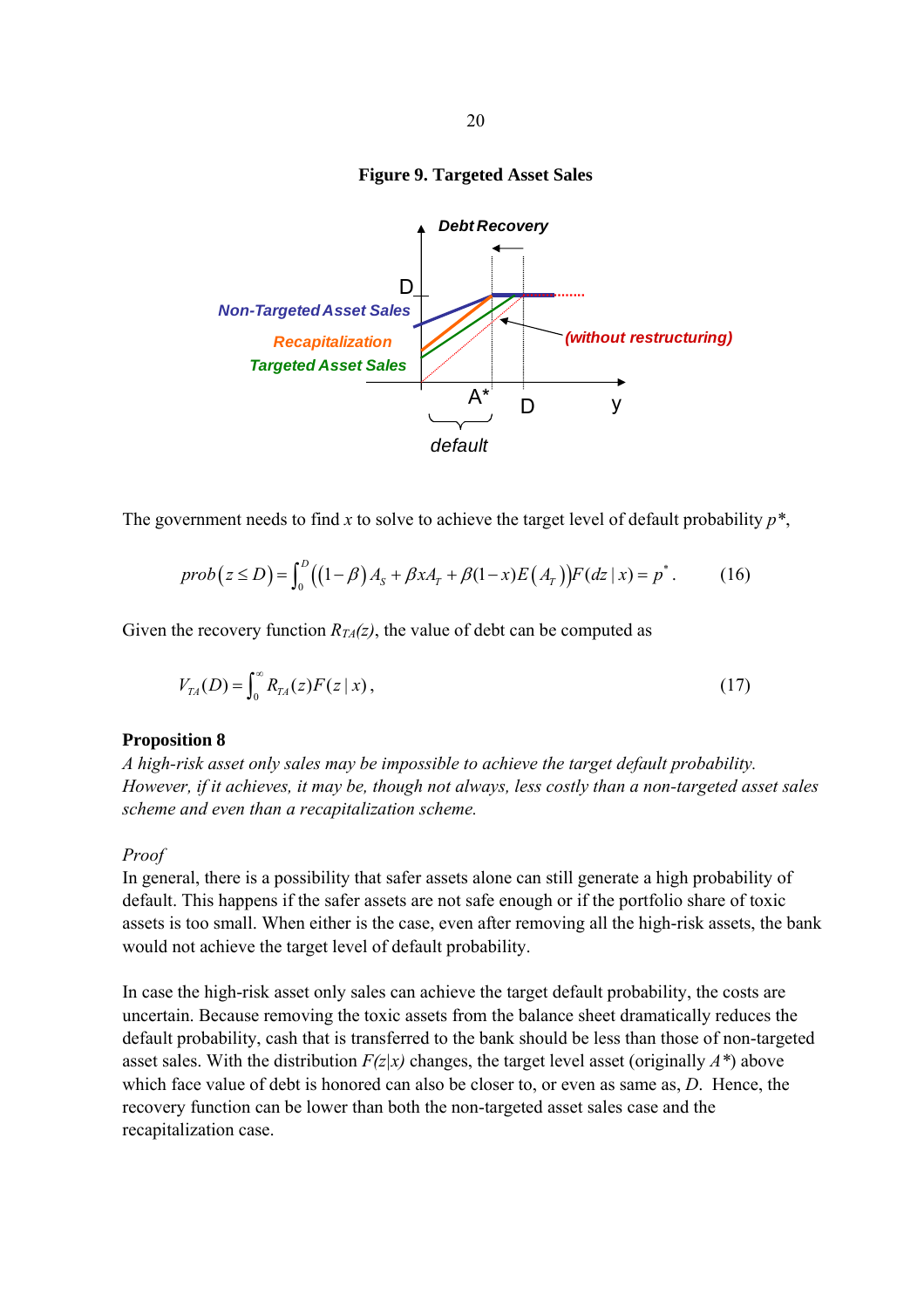However, the value of debt is the integration of the recovery function times the density function as described in equation (17). If there is little alteration of the density function for the nextperiod value realizations, the ordering of the recovery functions can be preserved so that the targeted asset sales scheme is the least costly. However, with much less tail risk after the restructuring, the value of debt can be larger than even the non-targeted asset sales.

*QED* 

# **D. Numerical Analysis for Targeted Asset Sales**

Since there is no clear-cut theoretical prediction (Proposition 8), we compute the required government transfers for a targeted asset sales program numerically. Then, we compare it with the case of non-targeted asset sales as well as a recapitalization program under the same parameter values.

Under the plausible range of parameter values, we find that the targeted asset sales are not so much different from non-targeted asset sales, and thereby more costly than recapitalization. This is because the costs from losing diversification effects and making debt too safe counteracts the benefits from rebalancing portfolio to make a bank more solvent with smaller amount of asset sales.

# *Simulation Setup and Parameter Values*

Specifically, a numerical approximation is used to evaluate the integration of convolution  $F(z|x)$ based on two cumulative distribution functions  $F_T$  and  $F_S$ . This is done by Monte Carlo simulations of 10000 random draw for each of  $F_T$  and  $F_S$ . Both  $F_T$  and  $F_S$  are assumed as log normal distributions. Toxic assets and safer assets are assumed to be positively correlated but not perfectly. Note that negative correlation would give larger benefits of having toxic assets in the portfolio, and thus would be against our findings.

Table 1 shows the benchmark parameter values. There are three types of assumptions: one for the balance sheet composition, other for asset returns, and the last for default probabilities. For the balance sheet, we first assume that the pre-restructuring (non-risk weighted) capital ratio is 4%, at the regulatory minimum in the U.S.. This is broadly representing the situation for U.S. big banks in 2008 financial turmoil. We set the target default probability to be 5%.

For the asset returns, to normalize, the means of absolute values of toxic and safer assets are assumed to be equal to one. That is, there is no change in the asset size on average. By technicality, this means that the log mean is equal to negative of half the associated variance for each type of assets.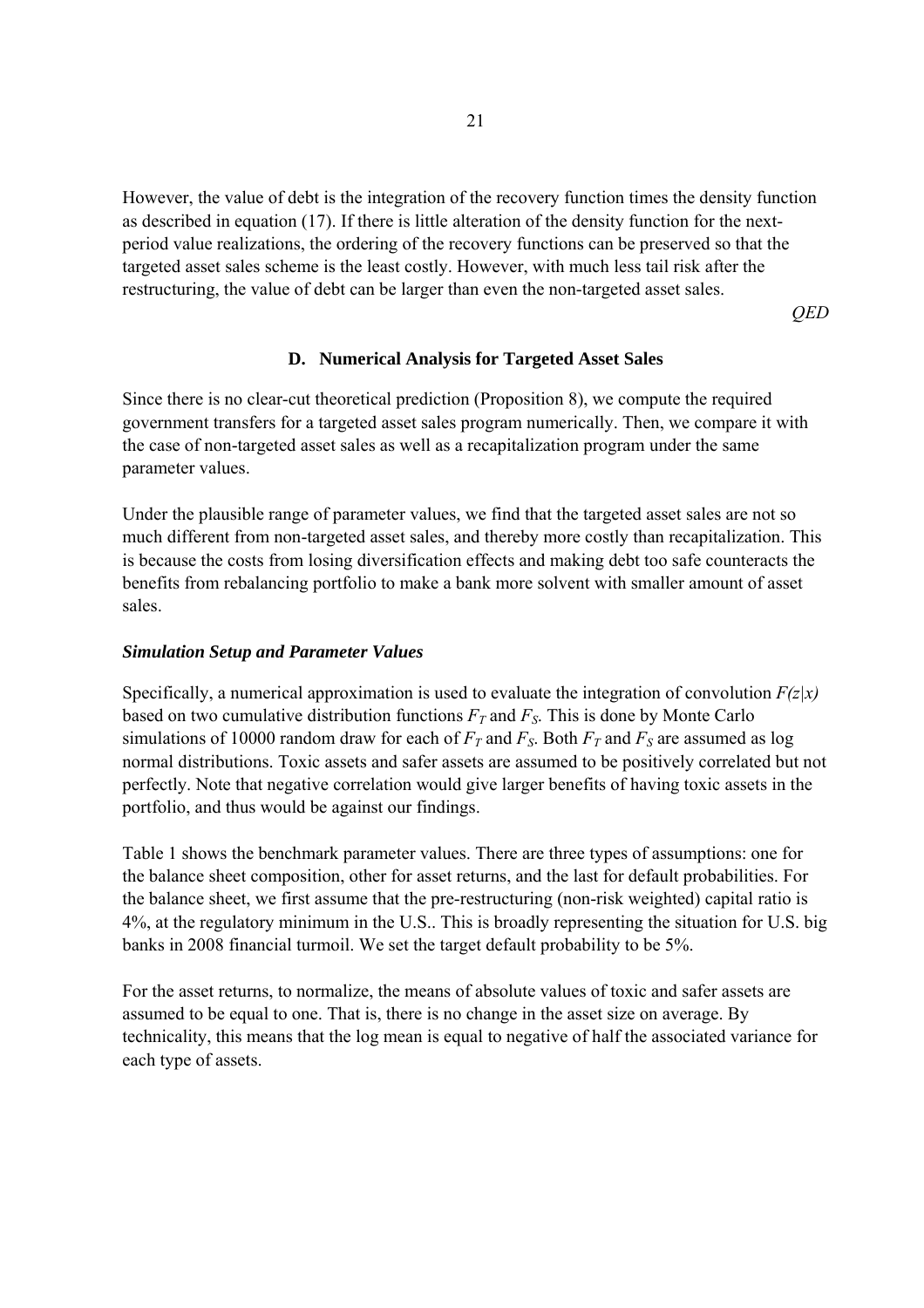|                                                                  | Symbol   | Value             |
|------------------------------------------------------------------|----------|-------------------|
| <b>Assumptions on Balance Sheet</b>                              |          |                   |
| Pre-Restructuring Capital Ratio                                  |          | 0.04              |
| Portfolio Share of Toxic Assets                                  | $\alpha$ | 0.6               |
| Assumptions on Asset Returns                                     |          |                   |
| Mean of Absolute Values of Toxic and Safer Assets                |          | 1                 |
| Std. Dev. of Log Value of Safer Assets                           | $\sigma$ | $(1)$ $(1)$       |
| (Mean of Log Value of Safer Assets)                              |          | $(-\sigma^2)$     |
| Relative Size of Std. Dev. (Toxity) of Log Value of Toxic Assets | $\kappa$ | 2                 |
| (Std. Dev. of Log Value of Toxic Assets)                         |          | $(\kappa \sigma)$ |
| Correlation between Toxic and Safer Assets                       | $\rho$   | 02                |
| Assumptions on Default Probability                               |          |                   |
| (Implied Pre-Restructuring Default Probability)                  |          | (0.24)            |
| <b>Target Default Probability</b>                                | $p^*$    | 0.05              |

# **Table 1. Benchmark Parameter Values**

Historical expected default probability provided by Moody's (via commercial arrangement with the IMF in their proprietary method). It shows that the default probability went up from negligible values in fall of 2008 to near 25% in early 2009 before the Geithner plan was announced. It was then returned back to around 5% in May 2009. Thus, our target default probability is in line with a historical episode. Other parameter values are set so that together they produce pre-restructuring default probability around 25%. In particular, we pick *α*=60% for the portfolio share of toxic assets, 0.04 for the standard deviation (square root of the variance) of the safer asset,  $\kappa=2$  for the relative size of standard deviation ("toxity") of the toxic assets, and  $\rho$ =0.2 for the correlation between the toxic and safer assets, which is likely to be positive in reality.

# *Numerical Results for Taxpayer Burden (Value of Debt)*

We vary  $\alpha$  (the portfolio share of toxic assets),  $\kappa$  (toxity of the toxic assets), and  $\rho$  (the correlation between the toxic and safer assets), separately to see sensitivity of our analysis. Specifically, Figures 10a-c shows the computed transfers from the government to shareholders of targeted, risky-asset-only sales and non-targeted asset sales, relatively what is required in the case of recapitalization scheme.

Figure 10a shows that when the toxic assets are below 40 percent of the total assets, the bank cannot reach the target default probability of 5% by selling only risky assets. In this case, the sales of all types of assets is inevitable to achieve the goal. When the toxic assets consist more than 40 percent of the total assets, the risky asset only sales is slightly less costly than the nontargeted assets sales program.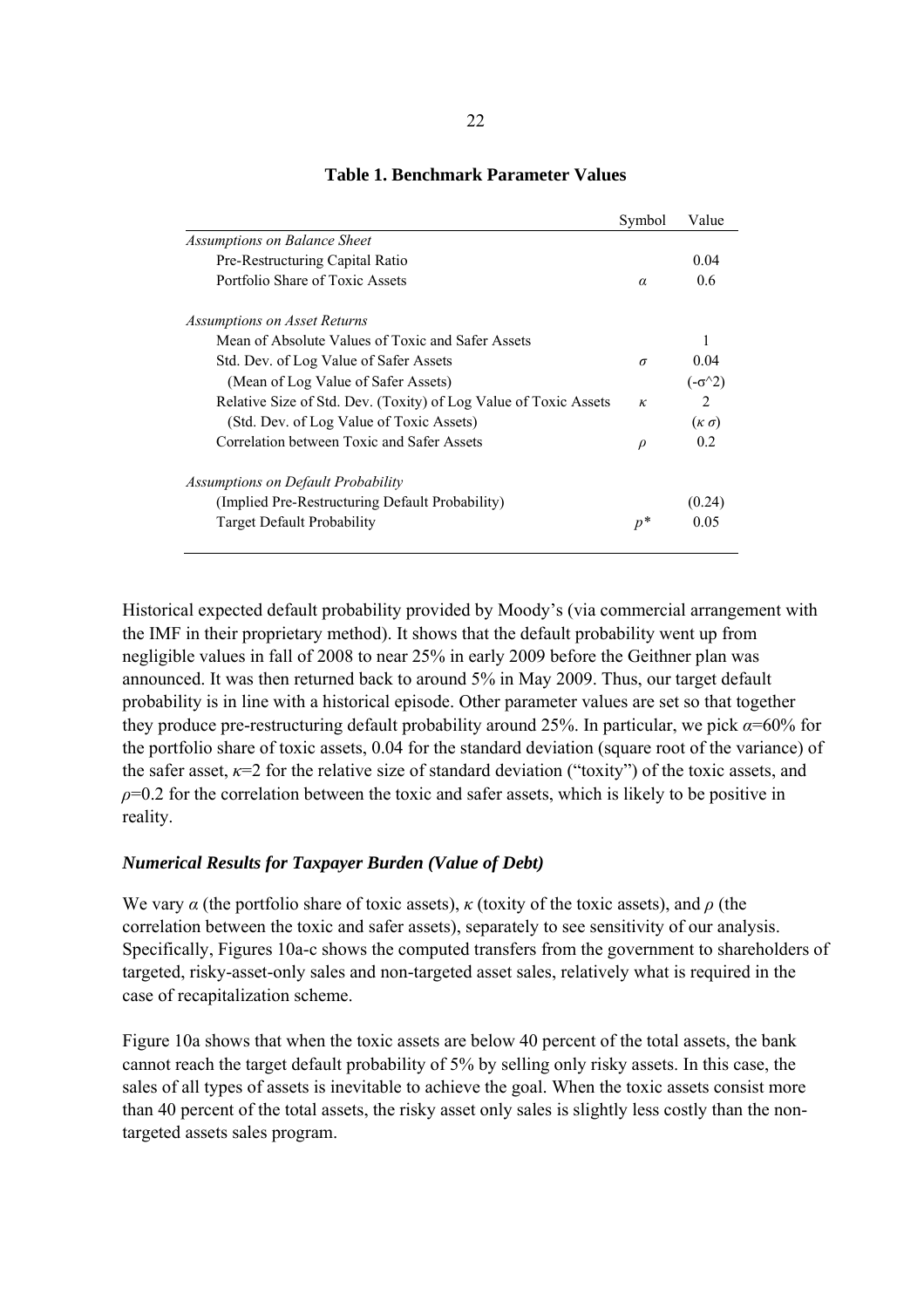**Figure 10a. Value of Debt Under Various Portfolio Share of Risky Asset (Relative to Recapitalization)** 



**Figure 10b. Value of Debt Under Various Toxity of Risky Asset (Relative to Recapitalization)** 



**Figure 10c. Value of Debt Under Various Correlation between Risky and Safe Assets (Relative to Recapitalization)** 

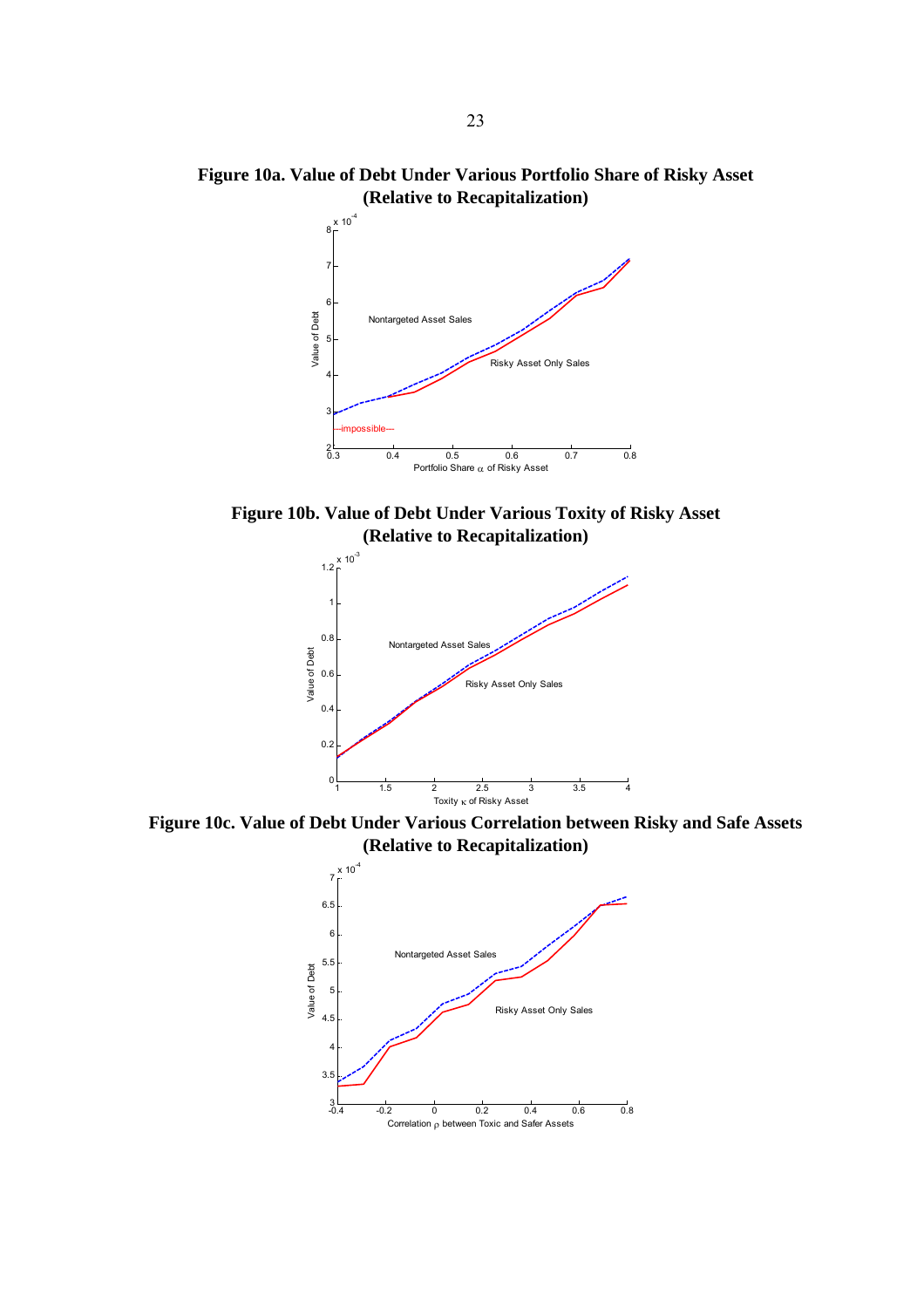Note that the economically those figures are not insignificant. For example, as of end-2007, Citigroup had 1 trillion dollar asset and UBS had 2 trillion dollar asset on their balance sheet (excluding off-balance sheet items). As we normalized the unit to one, the difference of 0.0001  $( = 1 \times 10^{-4})$  is about 100 million dollars.

Figure 10b shows that regardless of toxity of the toxic assets, there are only small differences in costs between the risky asset only sales and the non-targeted asset sales. The difference widens, risky asset only sales cost less, with higher toxity. However, when the toxity is about the same (one at the leftmost on x-axis), the risky asset only sales is slightly more costly compared with the non-targeted asset sales. This is because sales of one asset or combined assets are basically the same implication as they follow the same log normal distribution. Still, there is small difference because the correlation is not one, rather 0.2, in the benchmark case. That is, selling substantial amount of one asset will lose the diversification benefit to reduce the default probability, especially when the two assets have the same mean and variance, but not perfectly correlated.

Figure 10c shows that when the cost savings by toxic asset only sales are relatively robust over different correlations at the benchmark value.

# *Numerical Results for Direct Fiscal Outlays*

Figures 11a-c show that the required cash amount to inject equity or to buy assets. This is typically the subject that many people use. However, this is NOT we think important, as we discussed so far. Whatever the cash amount is, if the exchanged equity or asset values are the same value as cash spent at NPV, then there is no taxpayers' cost incurred.

Still, we examine the direct fiscal outlay to make sure how the different recommendations would arise if we use this cash spending criteria. First, in most cases, recapitalization is still cheapest in this criteria, too. Also, the risky-only asset sales is second cheapest in most cases, though the difference among schemes appear much larger than our criteria.

Most importantly, when toxity is high (rightmost in Figure 11b), risky asset only sales look least expensive, even less costly than recapitalization. Indeed, this type of claims was not uncommon in late 2008 to early 2009. However, again, the required cash to spend is not the right criteria to examine the taxpayers' burden. Indeed, the recapitalization is always less costly if we look at the true tax payer's burden. This example clearly shows how the choice of wrong criteria could lead to a more costly policy.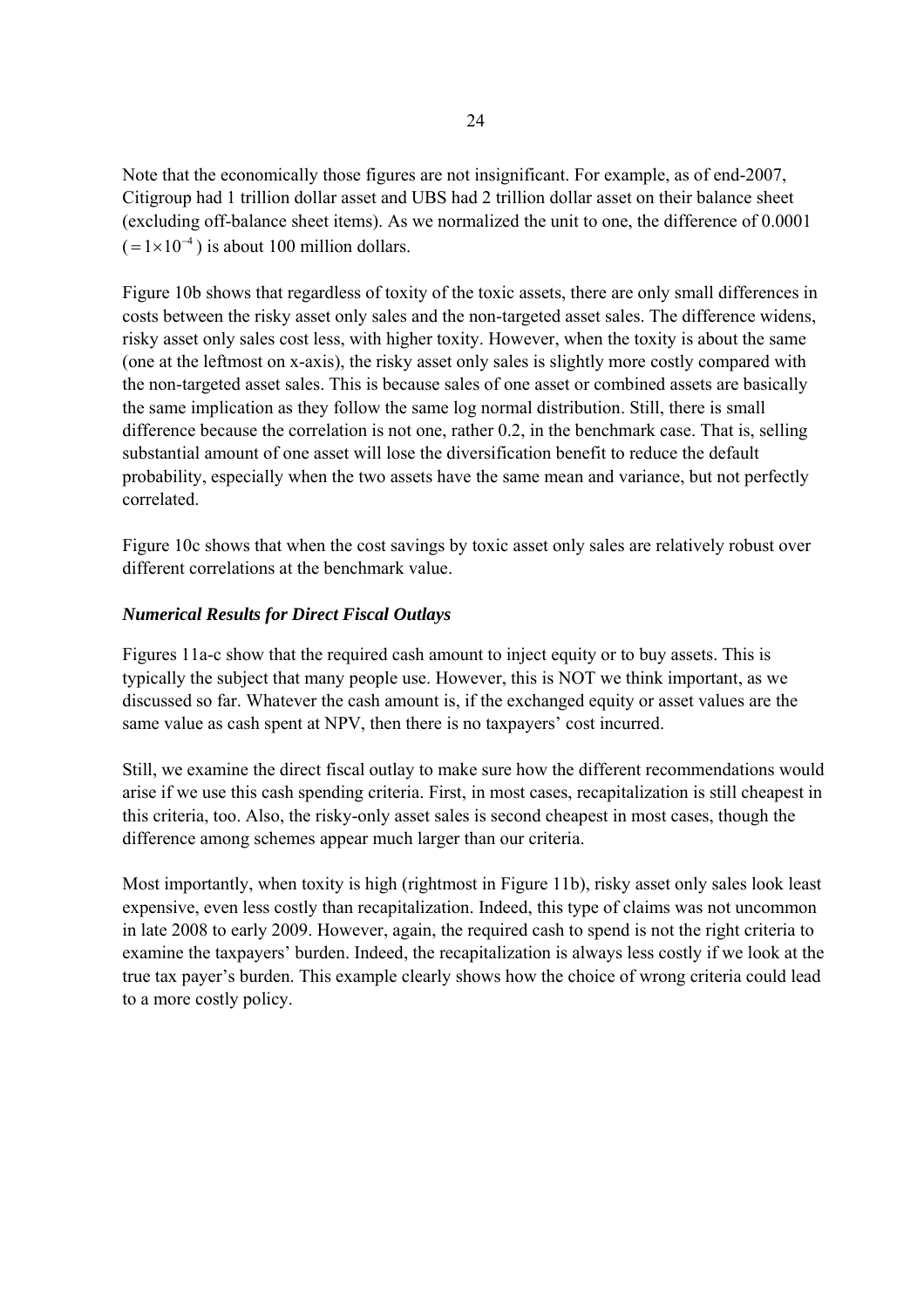**Figure 11a. Cash Required for Injecting Equity or to Buying Assets Under Various Portfolio Share of Risky Asset** 



**Figure 11b. Cash Required for Injecting Equity or to Buying Assets Under Various Toxity of Risky Asset** 



**Figure 11c. Cash Required for Injecting Equity or to Buying Assets Under Various Correlation between Risky and Safe Assets** 

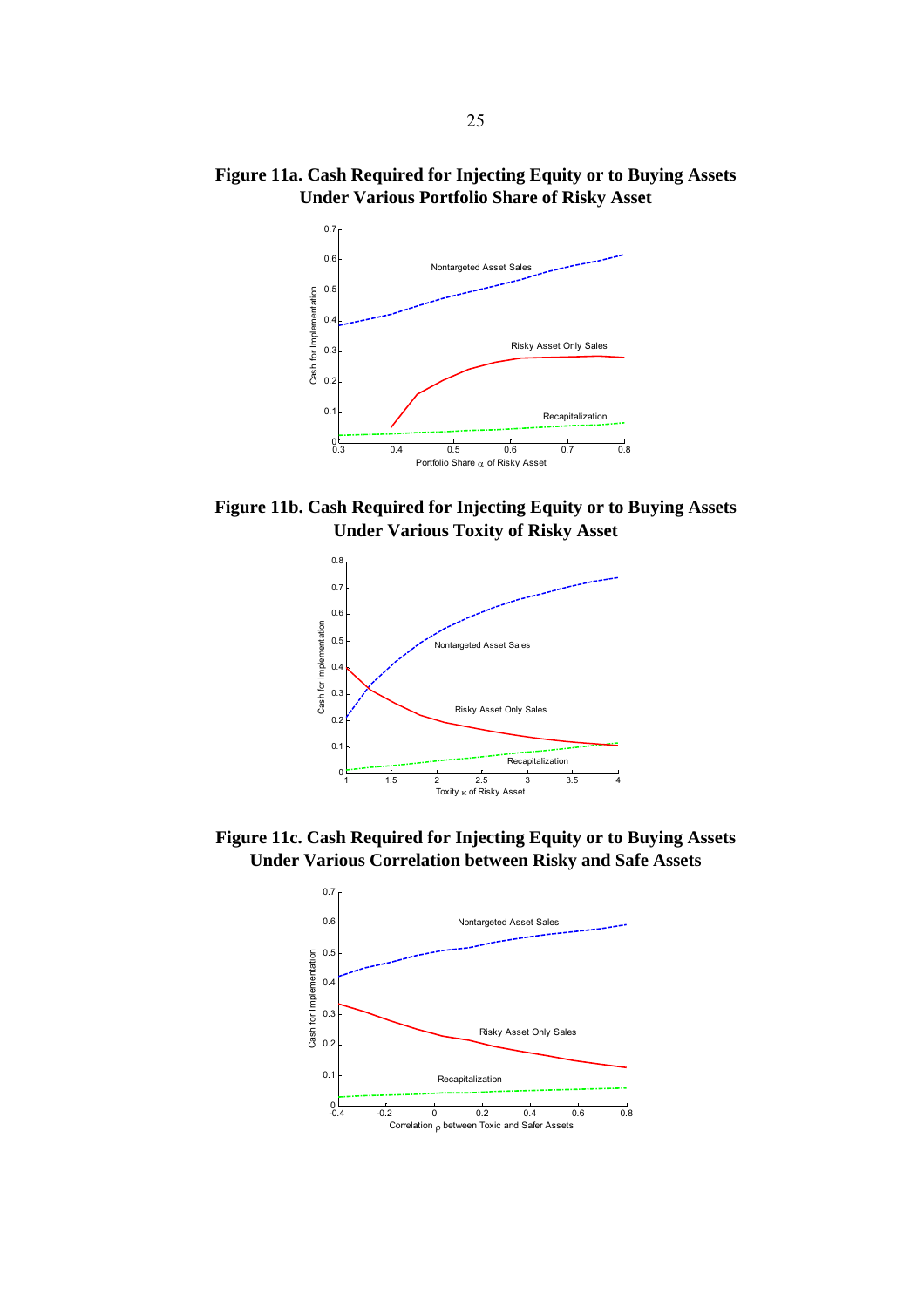#### **VI. CONCLUSION**

When designing a restructuring plan for a systemically important bank, a key issue is to limit transfers from taxpayers. Given the reluctance of shareholders (and bank managers representing them or themselves as stock option holders), the public intervention is often voluntary. And, any restructuring lowers the value of equity by raising the value of debt through lower default probability. Here, as discussed in public economics literature, some compensation is needed for shareholders to agree with restructuring a bank.

We find that necessary transfers vary among restructuring options. In a Modigliani-Miller framework in which cash flows are independent of capital structure, restructuring is theoretically possible by converting some debt into equity. This is, however, difficult in practice. Without changing debt contracts, all restructuring involves transfers from the government.

The size and shape of the transfers determines the degree of the debt's safety. From this perspective, among the schemes we examine, asset sales appear to be the most costly for taxpayers. This is because whatever the final realization value of asset, asset sales imply the largest increase in debt recovery and therefore the largest transfer to debt holders. Figure 12 gives the summary of our results, illustrating the recovery schedule of debt for various realizations value of asset *y* and various types of restructuring.

Restructuring that creates higher recovery schedules is more costly to taxpayers, since it (indirectly) transfers more value to debt holders. Restructuring shifts the default threshold to the left (from *D* to *A\**) and changes the payoff to the debt holders in case of default *D<A\**. This new recovery schedule can vary depending on the restructuring plan (three different slopes in Figure 12). The transfers are equivalent between recapitalization with security issues and asset guarantees with a cap cost. A plan subsidizing common equity issues and buying back debt is close to optimal. Subsidized asset sales are more costly to taxpayers, since debt holders benefit more. Sales of only toxic assets can be more costly, too, as the numerical examples show and the difference is economically significant.

Our reasoning presented in this paper creates a basic conceptual framework to discuss the tradeoffs among various stakeholders—debt holders, shareholders, and taxpayers—when restructuring a bank. In reality, there would exist informational frictions, incomplete markets, uncertainty increase, and possible bubbles and fire sales. Accordingly, restructuring of a systemically important bank should combine several solutions to resolve such multiple frictions and trade-offs on a case-by-case basis. However, in any economic environment, when a government involves in restructuring a bank, the true taxpayer burden based on the compensation principles established in this paper should be seriously taken into account.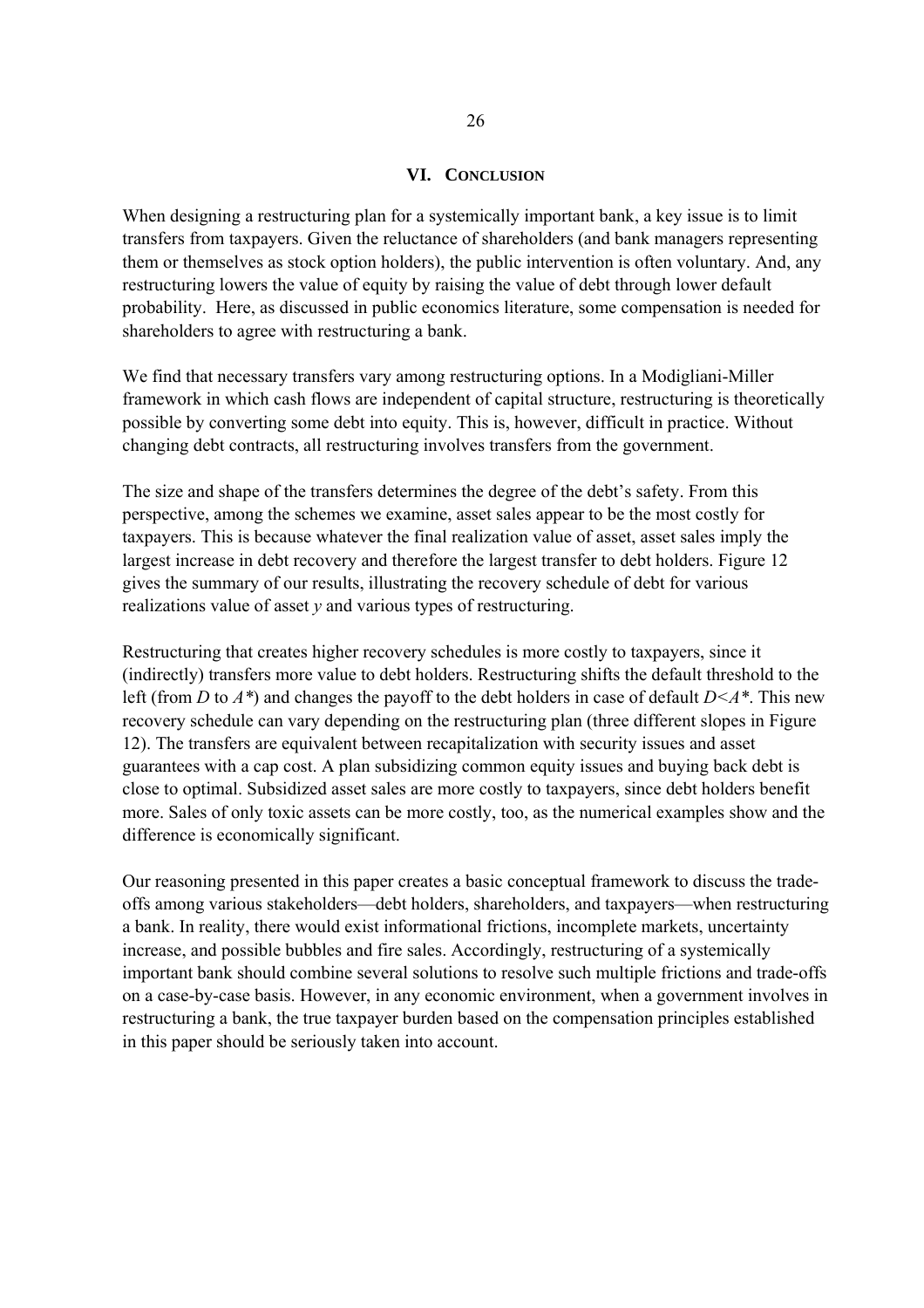**Figure 12. Summary** 



.